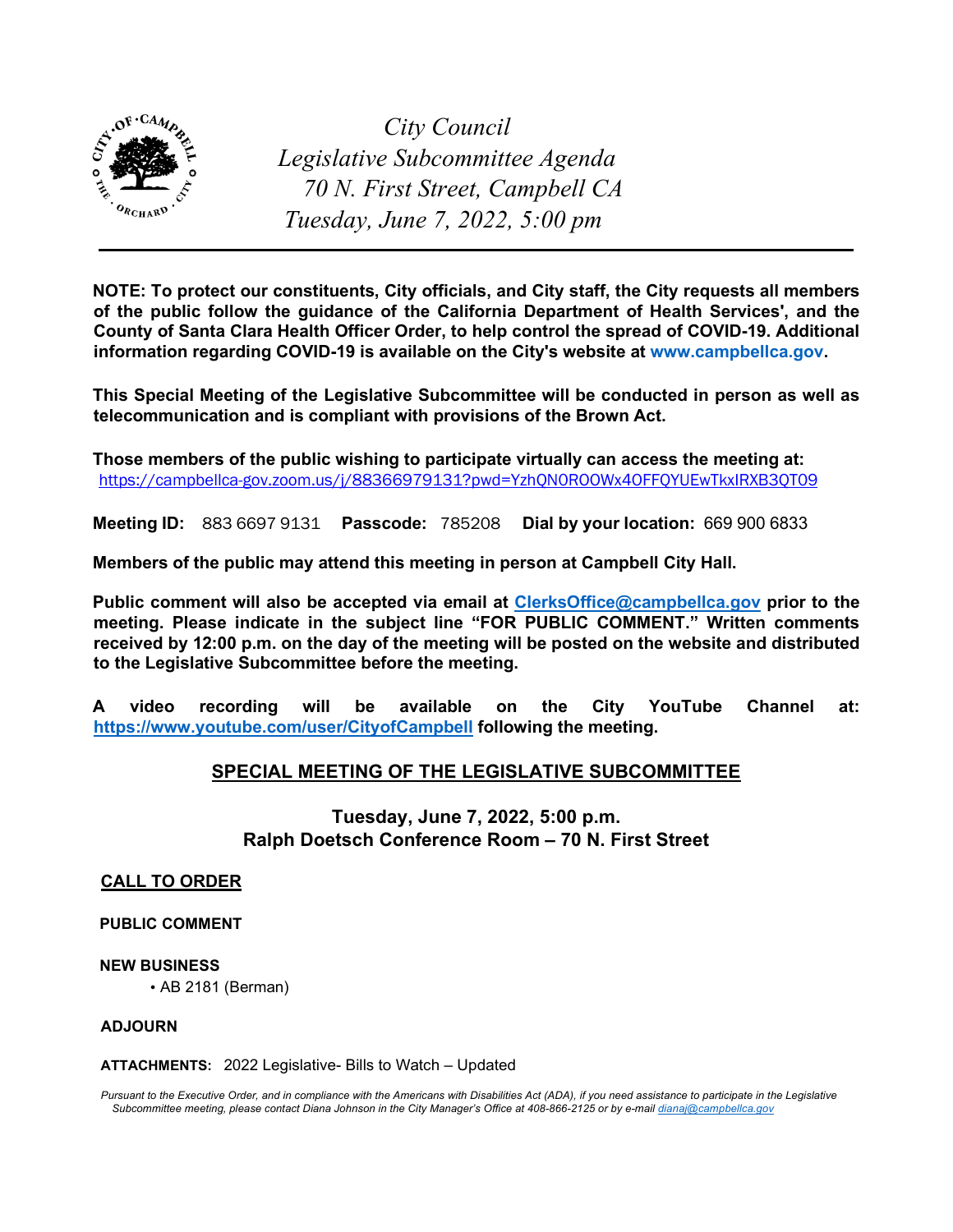| <b>Bill</b>                                                                                                    | Sponsor(s) | <b>Summary</b>                                                                                                                                                                                                                                                                                                                                                                                                                                                                                                                                                                                                                                                                                                                     | <b>League Position</b>                 | <b>City Position</b> |  |  |  |
|----------------------------------------------------------------------------------------------------------------|------------|------------------------------------------------------------------------------------------------------------------------------------------------------------------------------------------------------------------------------------------------------------------------------------------------------------------------------------------------------------------------------------------------------------------------------------------------------------------------------------------------------------------------------------------------------------------------------------------------------------------------------------------------------------------------------------------------------------------------------------|----------------------------------------|----------------------|--|--|--|
| <b>CITY LEGISLATIVE SUB-COMMITTEE PRIORITIES</b>                                                               |            |                                                                                                                                                                                                                                                                                                                                                                                                                                                                                                                                                                                                                                                                                                                                    |                                        |                      |  |  |  |
| AB 1740<br>Catalytic<br>Converters<br>(Referred to<br>Com. on B., P. &<br>$E.D. - 5/18/22$                     | Muratsuchi | Existing law requires a core recycler who accepts a catalytic converter<br>for recycling to maintain a written record of specified information<br>regarding the transaction, including the item type and quantity,<br>amount paid for the catalytic converter, and identification number,<br>and the vehicle identification number, for not less than 2 years.<br>Existing law makes it a crime to violate these requirements.<br>This bill would require a written record of the year, make, and model<br>of the vehicle from which the catalytic converter was removed and<br>prohibit a core recycler from entering into a transaction to purchase or<br>receive a catalytic converter from any person that is not a commercial | <b>Support - Letter</b><br><b>Sent</b> |                      |  |  |  |
| AB 1934                                                                                                        | Rodriguez  | enterprise or owner of the vehicle from which the catalytic converter<br>was removed.<br>This bill would, upon an appropriation by the Legislature for this                                                                                                                                                                                                                                                                                                                                                                                                                                                                                                                                                                        | <b>Support - Letter</b>                |                      |  |  |  |
| Office of<br>Emergency<br>Services:<br><b>Broadband</b><br>Communication<br>s Grant<br>Program:<br>Fairgrounds |            | purpose, require the Office of Emergency Services to establish a grant<br>program on or before January 1, 2024, to provide fairs with grant<br>funding for purposes of building and upgrading broadband<br>communication infrastructure on fairgrounds. The bill would require<br>the office to establish standards to determine how fairs receive grant<br>funding based on the fairgrounds' need for broadband capabilities to<br>service an emergency response operation.                                                                                                                                                                                                                                                       | <b>Sent</b>                            |                      |  |  |  |
| (Com. on APPR -<br><b>Held Under</b><br>Submission -<br>5/19/22                                                |            |                                                                                                                                                                                                                                                                                                                                                                                                                                                                                                                                                                                                                                                                                                                                    |                                        |                      |  |  |  |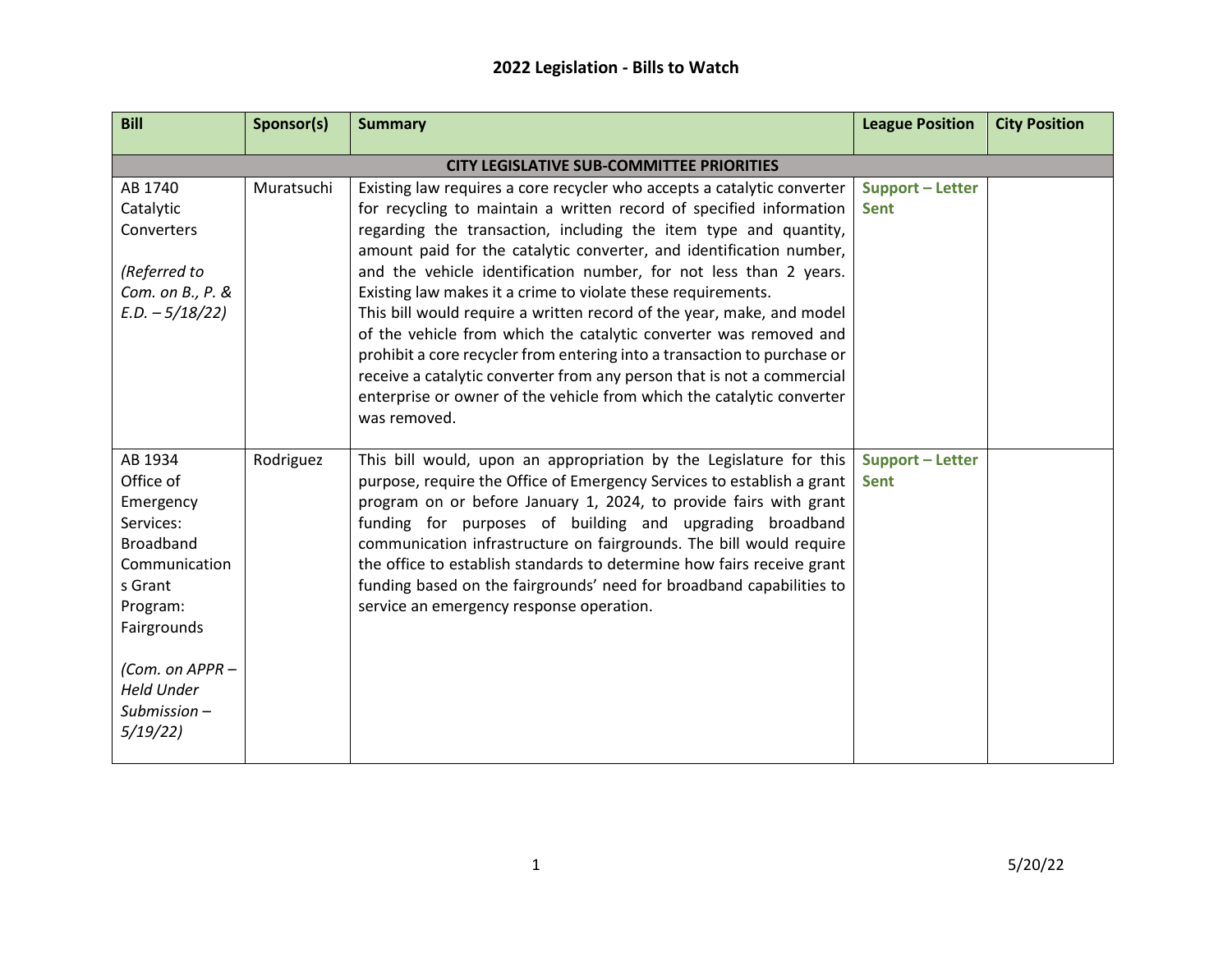| <b>Bill</b>      | Sponsor(s)  | Summary                                                                   | <b>League Position</b> | <b>City Position</b> |
|------------------|-------------|---------------------------------------------------------------------------|------------------------|----------------------|
|                  |             |                                                                           |                        |                      |
|                  |             | <b>CITY LEGISLATIVE SUB-COMMITTEE PRIORITIES</b>                          |                        |                      |
| AB 1944          | Lee; Garcia | The Ralph M. Brown Act requires meetings of a legislative body of a       | Support - Letter       | <b>Support In</b>    |
| Local            |             | local agency to be open to the public and allow all members of the        | <b>Sent</b>            | <b>Concept</b>       |
| Government:      |             | public to attend and participate.                                         |                        |                      |
| Open and Public  |             | This bill would require the agenda to identify any member of the          |                        |                      |
| <b>Meetings</b>  |             | legislative body that will participate in the meeting remotely. This bill |                        |                      |
|                  |             | would also authorize, upon a determination by a majority vote of the      |                        |                      |
| (Com. on L.      |             | legislative body, a member to be exempt from identifying the address      |                        |                      |
| GOV. - Ordered   |             | of the member's teleconference location in the notice and agenda or       |                        |                      |
| to Third Reading |             | having the location be accessible to the public, if the member elects to  |                        |                      |
| $-5/5/22$        |             | teleconference from a location that is not a public place. These          |                        |                      |
|                  |             | provisions would be repealed on January 1, 2030.                          |                        |                      |
|                  |             |                                                                           |                        |                      |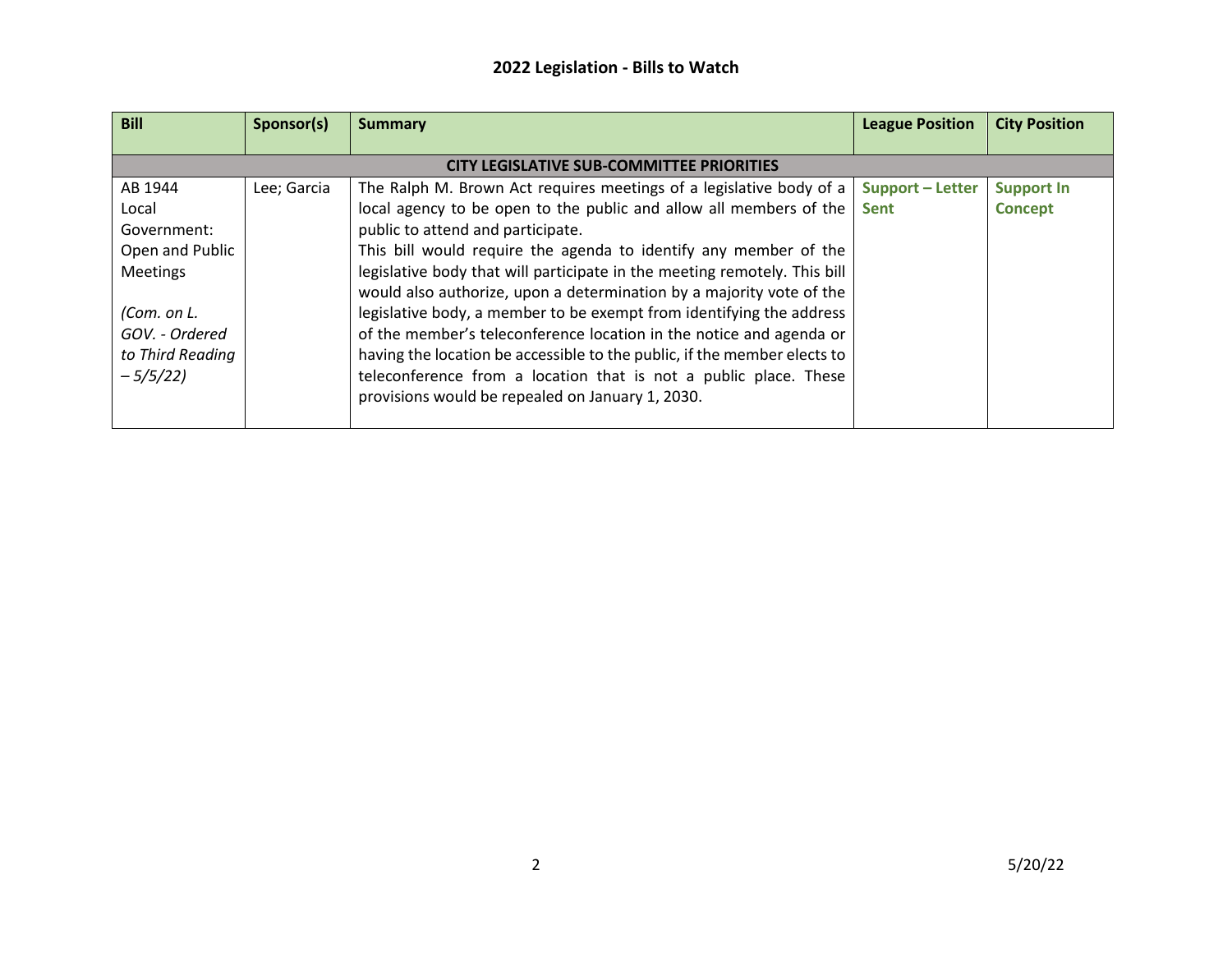| <b>Bill</b>                                                                                                                               | Sponsor(s)                                                 | <b>Summary</b>                                                                                                                                                                                                                                                                                                                                                                                                                                                                                                                                                                                                                                                                                                                                                                                                                                                                                                                                                                                                                                                                                                                                                                                                                                                      | <b>League Position</b>                | <b>City Position</b> |
|-------------------------------------------------------------------------------------------------------------------------------------------|------------------------------------------------------------|---------------------------------------------------------------------------------------------------------------------------------------------------------------------------------------------------------------------------------------------------------------------------------------------------------------------------------------------------------------------------------------------------------------------------------------------------------------------------------------------------------------------------------------------------------------------------------------------------------------------------------------------------------------------------------------------------------------------------------------------------------------------------------------------------------------------------------------------------------------------------------------------------------------------------------------------------------------------------------------------------------------------------------------------------------------------------------------------------------------------------------------------------------------------------------------------------------------------------------------------------------------------|---------------------------------------|----------------------|
|                                                                                                                                           |                                                            | <b>CITY LEGISLATIVE SUB-COMMITTEE PRIORITIES</b>                                                                                                                                                                                                                                                                                                                                                                                                                                                                                                                                                                                                                                                                                                                                                                                                                                                                                                                                                                                                                                                                                                                                                                                                                    |                                       |                      |
| AB 2011<br>Affordable<br>Housing & High<br>Road Jobs Act of<br>2022<br>(Com. on APPR-<br>Ordered to Third<br>Reading -<br>5/19/22         | Wicks;<br>Bloom;<br>Grayson;<br>Quirk-Silva;<br>Villapudua | Planning and zoning laws authorize a development proponent to<br>submit an application for a multifamily housing development that is<br>subject to a streamlined, ministerial approval process and not subject<br>to a conditional use permit if the development satisfies specified<br>objective planning standards.<br>This bill would make certain housing developments that meet<br>specified affordability and site criteria and objective development<br>standards a use by right within a zone where office, retail, or parking<br>are a principally permitted use and subject these development<br>projects to one of 2 streamlined, ministerial review processes.<br>The bill would also require, in contracts with construction<br>contractors, certain wage and labor standards be met and that all<br>construction workers be paid at least the general prevailing rate of<br>wages. The bill would also require a development proponent for a<br>development of 50 or more housing units to require construction<br>contractors to participate in an apprenticeship program or request<br>dispatch of apprentices from a state-approved apprenticeship<br>program, and to make specified health care expenditures for<br>construction craft employees. | <b>Oppose - Letter</b><br><b>Sent</b> | <b>Oppose</b>        |
| AB 2063<br>Density<br>bonuses:<br>affordable<br>housing impact<br>fees<br>(Per Berman's<br>Office - Bill Not<br><b>Moving</b><br>Forward) | Berman                                                     | This bill would prohibit affordable housing impact fees, including<br>inclusionary zoning fees and in-lieu fees, from being imposed on a<br>housing development's density bonus units, unless the city has<br>adopted a local density bonus ordinance or established a local housing<br>program, on or before January 1, 2022, that allows for a density bonus<br>of at least 50% for any for-sale or rental housing development<br>containing restricted affordable units that dedicates a specified<br>percentage of units for extremely low, very low, low-, or moderate-<br>income households.                                                                                                                                                                                                                                                                                                                                                                                                                                                                                                                                                                                                                                                                  | Watch                                 | Watch                |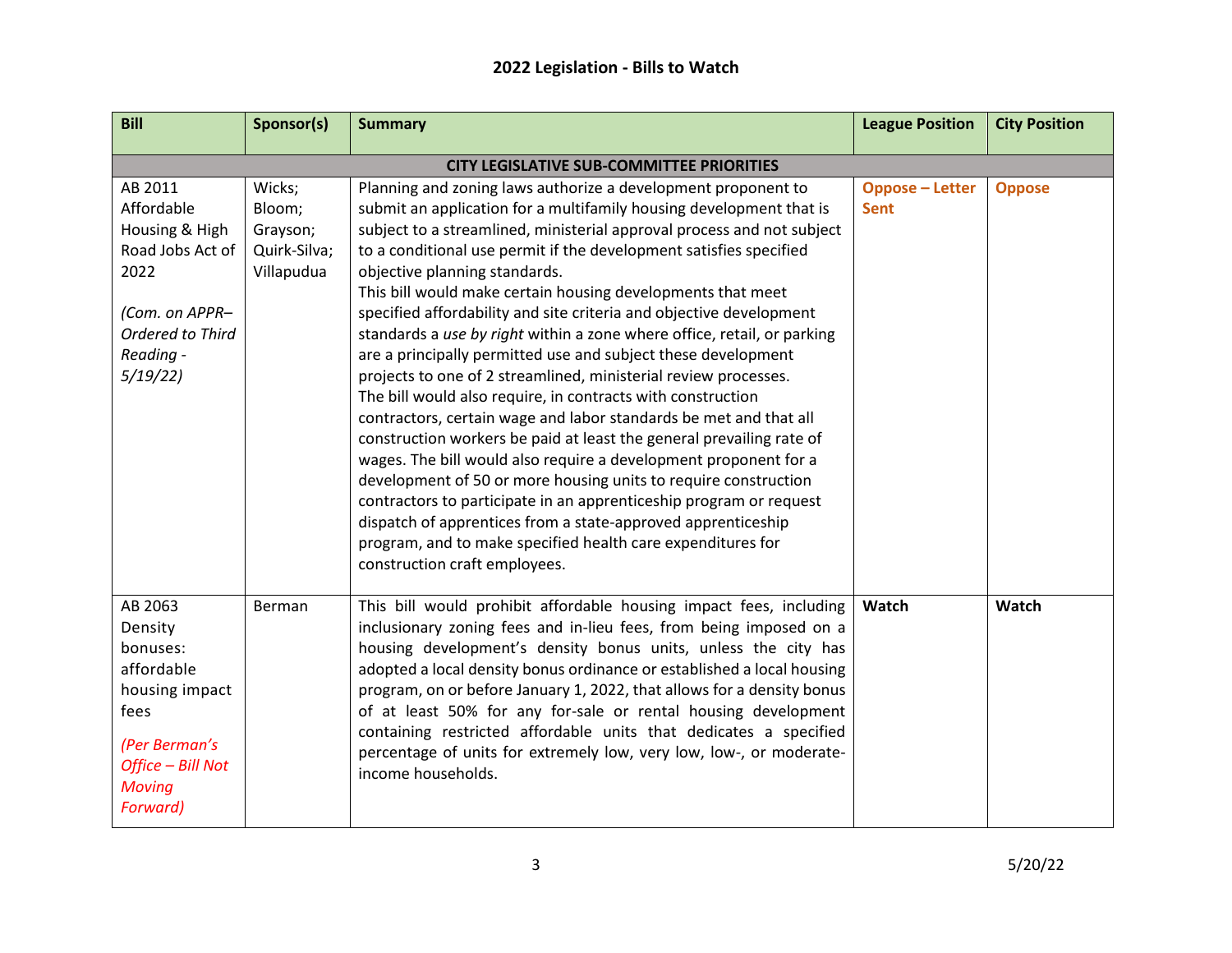| <b>Bill</b>                                                                                                                                                             | Sponsor(s)                                       | <b>Summary</b>                                                                                                                                                                                                                                                                                                                                                                                                                                                                                                                                                                                                                                                                                                                                                                                                                                                                                                                                                                                                                                                              | <b>League Position</b> | <b>City Position</b>                                                                                                                                                          |  |  |  |
|-------------------------------------------------------------------------------------------------------------------------------------------------------------------------|--------------------------------------------------|-----------------------------------------------------------------------------------------------------------------------------------------------------------------------------------------------------------------------------------------------------------------------------------------------------------------------------------------------------------------------------------------------------------------------------------------------------------------------------------------------------------------------------------------------------------------------------------------------------------------------------------------------------------------------------------------------------------------------------------------------------------------------------------------------------------------------------------------------------------------------------------------------------------------------------------------------------------------------------------------------------------------------------------------------------------------------------|------------------------|-------------------------------------------------------------------------------------------------------------------------------------------------------------------------------|--|--|--|
|                                                                                                                                                                         | <b>CITY LEGISLATIVE SUB-COMMITTEE PRIORITIES</b> |                                                                                                                                                                                                                                                                                                                                                                                                                                                                                                                                                                                                                                                                                                                                                                                                                                                                                                                                                                                                                                                                             |                        |                                                                                                                                                                               |  |  |  |
| AB 2181<br>Santa Clara<br>Valley<br>Transportation<br>Authority:<br>Board of<br><b>Directors</b><br>(Com. on APPR -<br>Ordered to<br>Consent<br>Calendar $-$<br>5/19/22 | Berman                                           | Existing law vests the governance of VTA in a 12-member Board of $\vert$ Watch<br>Directors (VTA BOD), with 2 elected reps from the County of Santa<br>Clara Board of Supervisors (County BOS); 5 elected reps from the San<br>Jose City Council; and 5 elected reps from the other cities in the county;<br>each serving 2-year terms.<br>Effective 7/1/23, this bill would revise the VTA BOD to include 2<br>community members from the county, appointed by County BOS<br>president; 5 reps from the City of San Jose, including 2 council<br>members and 2 community members; and 5 reps from the other cities<br>in the county, including 2 community members and 2 council members<br>from those cities, elected through ranked choice voting by the councils<br>of those cities. The bill would also impose city/county residency<br>requirements on community members, authorize the VTA BOD to<br>include ex officio nonvoting members from regional transportation or<br>governmental bodies; and increase member terms to 4 years.<br>(As amended on $5/2/22$ ) |                        | <b>Support with</b><br>$Concerns -$<br><b>Letter Sent to</b><br><b>Chair of Com.</b><br>on L. GOV.<br>with Copy to:<br>Berman,<br>Cortese, Low &<br>the League $-$<br>4/12/22 |  |  |  |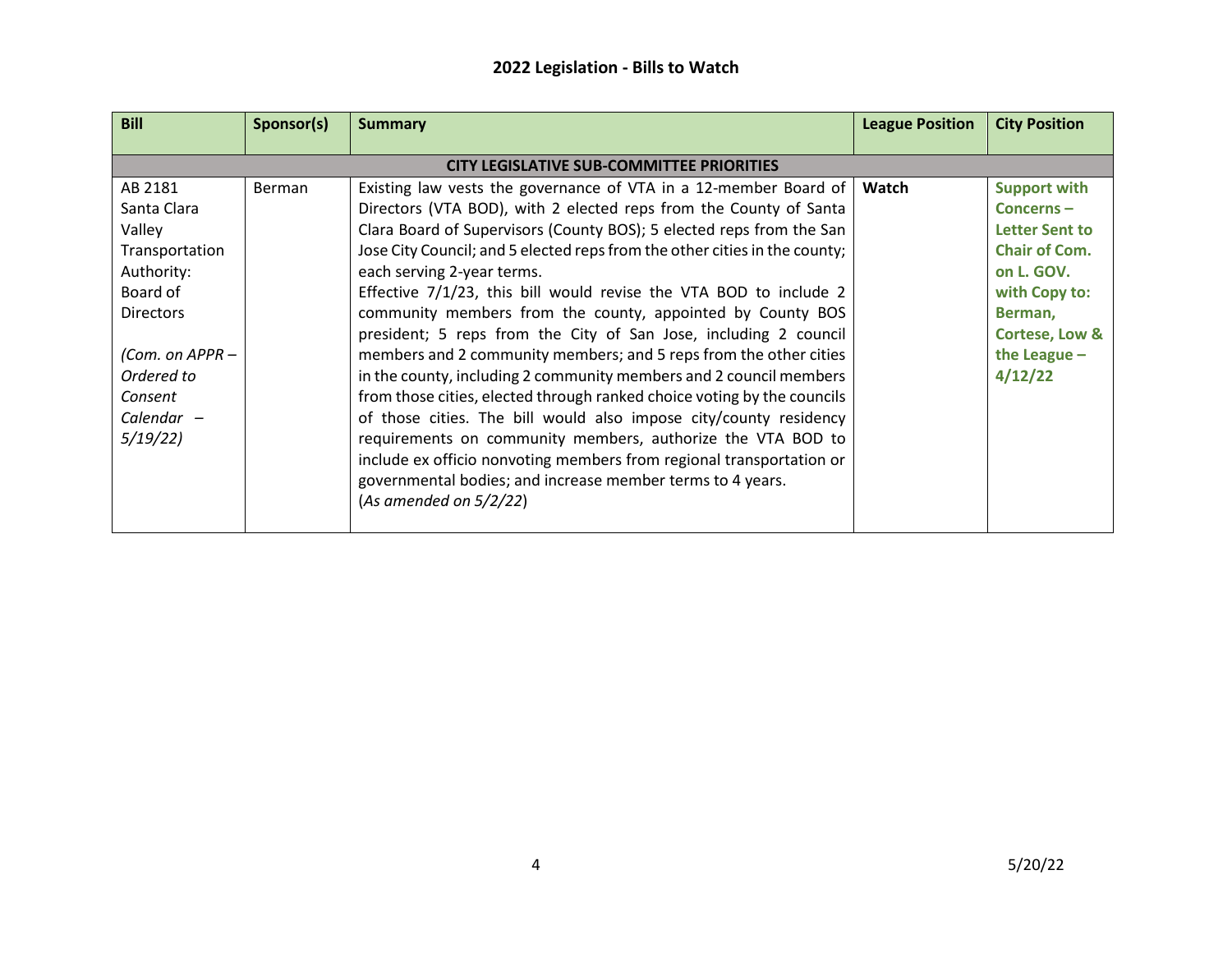| <b>Bill</b>                                                                                                                               | Sponsor(s) | <b>Summary</b>                                                                                                                                                                                                                                                                                                                                                                                                                                                                                                                                                                                                                                                                                                                                                                                                                                                                                                                                                                                                                                                                                                                                                                                                                                                                                                                                                                                                                                                                                                                                                                                                                                                                                                                                                                                     | <b>League Position</b>                                                                                                                                                                                                                                                                                                                                                                                                 | <b>City Position</b> |  |  |  |
|-------------------------------------------------------------------------------------------------------------------------------------------|------------|----------------------------------------------------------------------------------------------------------------------------------------------------------------------------------------------------------------------------------------------------------------------------------------------------------------------------------------------------------------------------------------------------------------------------------------------------------------------------------------------------------------------------------------------------------------------------------------------------------------------------------------------------------------------------------------------------------------------------------------------------------------------------------------------------------------------------------------------------------------------------------------------------------------------------------------------------------------------------------------------------------------------------------------------------------------------------------------------------------------------------------------------------------------------------------------------------------------------------------------------------------------------------------------------------------------------------------------------------------------------------------------------------------------------------------------------------------------------------------------------------------------------------------------------------------------------------------------------------------------------------------------------------------------------------------------------------------------------------------------------------------------------------------------------------|------------------------------------------------------------------------------------------------------------------------------------------------------------------------------------------------------------------------------------------------------------------------------------------------------------------------------------------------------------------------------------------------------------------------|----------------------|--|--|--|
| <b>CITY LEGISLATIVE SUB-COMMITTEE PRIORITIES</b>                                                                                          |            |                                                                                                                                                                                                                                                                                                                                                                                                                                                                                                                                                                                                                                                                                                                                                                                                                                                                                                                                                                                                                                                                                                                                                                                                                                                                                                                                                                                                                                                                                                                                                                                                                                                                                                                                                                                                    |                                                                                                                                                                                                                                                                                                                                                                                                                        |                      |  |  |  |
| AB 2234<br>Planning.<br>Housing. Post-<br>entitlement<br><b>Phase Permit</b><br>(Com. on APPR -<br>Ordered to 3rd<br>Reading -<br>5/19/22 | R. Rivas   | The Permit Streamlining Act requires each public agency to provide a<br>development project applicant with a list that specifies the<br>information that will be required from any applicant for a<br>development project. The act requires public agencies to approve or<br>disapprove of a development project within certain specified<br>timeframes and requires an agency to provide specified information,<br>including a current schedule of fees, exactions, and affordability<br>requirements applicable to a proposed housing development project,<br>and an archive of impact fee nexus studies, cost of service studies, or<br>equivalent studies, conducted by the agency, on its internet website.<br>This bill would require a public agency to compile a list of information<br>needed to approve or deny a post-entitlement phase permit, to post<br>an example of an ideal application and an example of an ideal<br>complete set of post-entitlement phase permits for the most<br>common housing development projects in the jurisdiction, and to<br>make those items available to all applicants for these permits no later<br>than January 1, 2024. The bill would also require a public agency to<br>require permits to be applied for, completed, and stored through a<br>process on its internet website, and to accept applications and<br>related documentation by electronic mail until that internet website<br>is established. The bill would also require the internet website or<br>electronic mail to list the current processing status of the applicant's<br>permit and would require that status to note whether it is being<br>reviewed by the agency or action is required from the applicant.<br>This bill would create an unfunded state mandated program. | <b>Oppose - Letter</b><br>sent from the<br><b>California State</b><br><b>Association of</b><br><b>Counties</b><br>(CSAC), the<br><b>League of</b><br><b>California Cities</b><br>(Cal Cities), the<br><b>Urban Counties</b><br>of California<br>(UCC), the Rural<br><b>County</b><br><b>Representatives</b><br>of California<br>(RCRC), and the<br><b>California</b><br><b>Building</b><br><b>Officials</b><br>(CALBO) | <b>Concerns</b>      |  |  |  |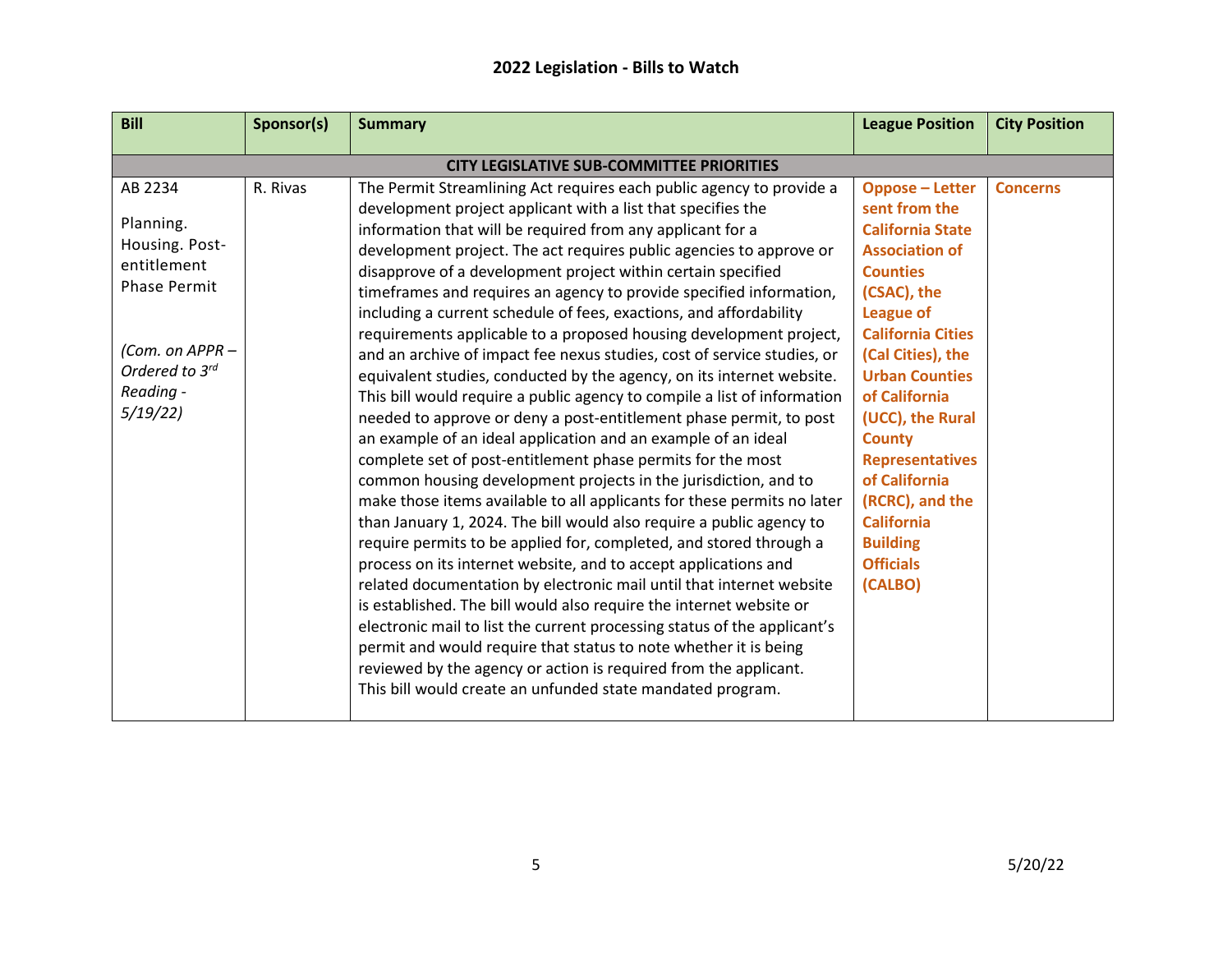| <b>Bill</b>                                                                                                                      | Sponsor(s) | <b>Summary</b>                                                                                                                                                                                                                                                                                                                                                                                                                                                                                                                                                                                                                                                                                                           | <b>League Position</b>                              | <b>City Position</b>                |
|----------------------------------------------------------------------------------------------------------------------------------|------------|--------------------------------------------------------------------------------------------------------------------------------------------------------------------------------------------------------------------------------------------------------------------------------------------------------------------------------------------------------------------------------------------------------------------------------------------------------------------------------------------------------------------------------------------------------------------------------------------------------------------------------------------------------------------------------------------------------------------------|-----------------------------------------------------|-------------------------------------|
|                                                                                                                                  |            | <b>CITY LEGISLATIVE SUB-COMMITTEE PRIORITIES</b>                                                                                                                                                                                                                                                                                                                                                                                                                                                                                                                                                                                                                                                                         |                                                     |                                     |
| AB 2449<br>Open Meetings:<br>Local Agencies.<br>Teleconference<br>(Com. on L. GOV<br>- Ordered to<br>Third Reading $-$<br>5/5/22 | B. Rubio   | The Ralph M. Brown Act allows for meetings to occur via<br>teleconferencing if the local agency notices each teleconference<br>location of each legislative body member that will be participating in<br>the public meeting, provides each teleconference location to be<br>accessible to the public, allows members of the public to address the<br>legislative body at each teleconference location, posts an agenda at<br>each teleconference location, and requires at least a quorum of the<br>legislative body to participate from locations within the boundaries of<br>the local agency's jurisdiction. The Act further provides that, until<br>January 1, 2024, a local agency may use teleconferencing without | <b>Support in</b><br>Concept-<br><b>Letter Sent</b> | <b>Support in</b><br><b>Concept</b> |
|                                                                                                                                  |            | complying with these teleconferencing requirements during a declared<br>state of emergency.<br>This bill would authorize a local agency to use teleconferencing<br>without complying with these teleconferencing requirements if at least<br>a quorum of the members of the legislative body participates in person<br>from a singular location clearly identified on the agenda that is open to<br>the public and situated within the local agency's jurisdiction.                                                                                                                                                                                                                                                      |                                                     |                                     |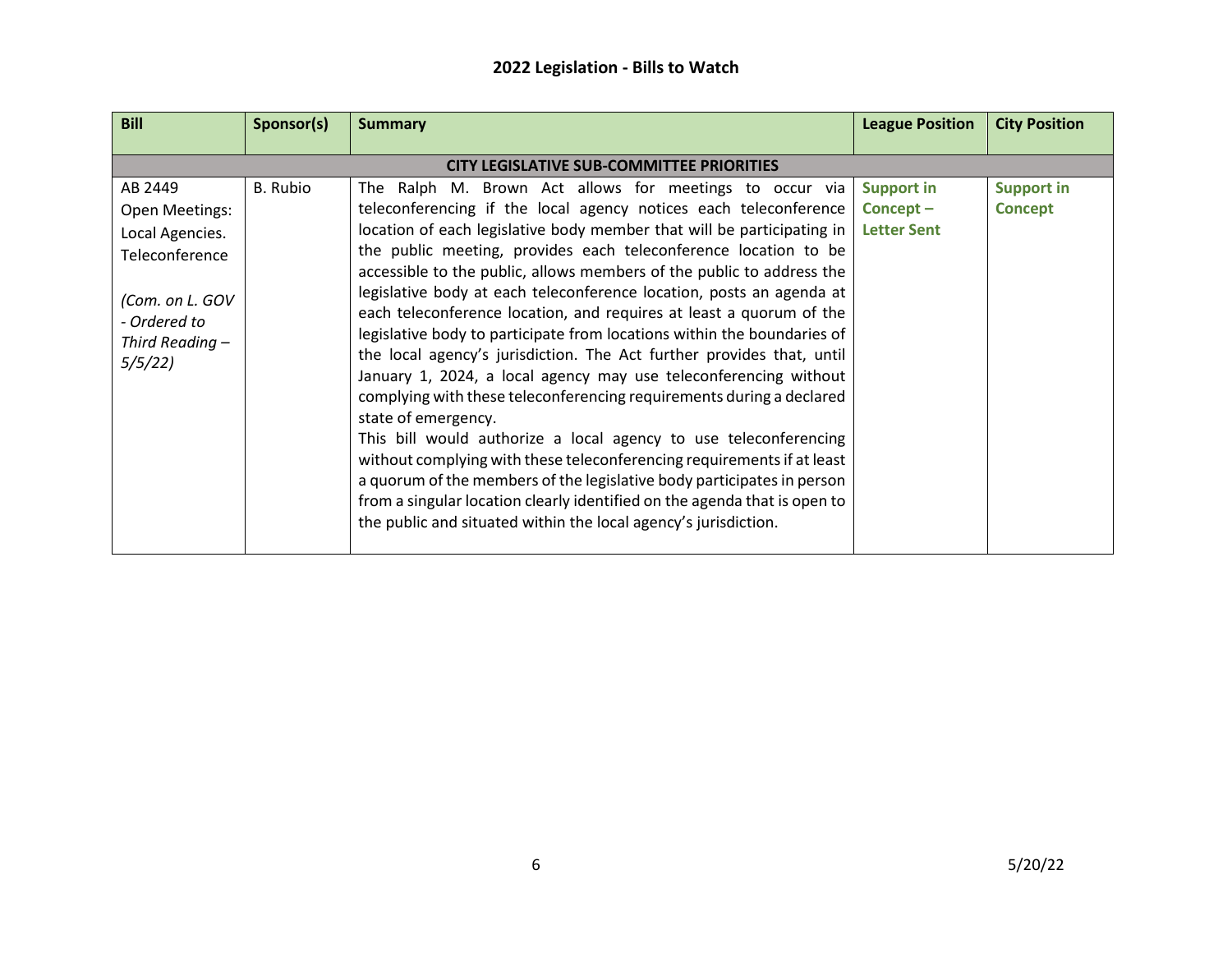| <b>Bill</b>                                      | Sponsor(s)    | <b>Summary</b>                                                        | <b>League Position</b> | <b>City Position</b> |  |  |  |
|--------------------------------------------------|---------------|-----------------------------------------------------------------------|------------------------|----------------------|--|--|--|
| <b>CITY LEGISLATIVE SUB-COMMITTEE PRIORITIES</b> |               |                                                                       |                        |                      |  |  |  |
| AB 2649                                          | Garcia;       | This bill would declare the policy of the state to achieve a goal of  | Watch                  |                      |  |  |  |
| Natural Carbon                                   | Stone;        | removing at least 60,000,000 metric tons of carbon dioxide equivalent |                        |                      |  |  |  |
| Sequestration &                                  | <b>Becker</b> | annually on or before December 31, 2030, and 75,000,000 metric tons   |                        |                      |  |  |  |
| Resilience Act of                                |               | of carbon dioxide equivalent annually on or before December 31, 2035, |                        |                      |  |  |  |
| 2022                                             |               | through the implementation of natural carbon sequestration actions    |                        |                      |  |  |  |
|                                                  |               | and programs on natural, working, and urban lands. The bill would     |                        |                      |  |  |  |
| (Com. On APPR.                                   |               | require, on or before July 1, 2023, the Natural Resources Agency, in  |                        |                      |  |  |  |
| $-$ Ordered to $3^{rd}$                          |               | coordination with its departments, the board, and the department,     |                        |                      |  |  |  |
| Reading -                                        |               | to refine existing, and establish new natural carbon sequestration    |                        |                      |  |  |  |
| 5/19/22                                          |               | pathways and strategies to guide specified agencies in developing and |                        |                      |  |  |  |
|                                                  |               | implementing programs to help the state achieve this goal. The bill   |                        |                      |  |  |  |
|                                                  |               | would also require those agencies to expand existing and establish    |                        |                      |  |  |  |
|                                                  |               | new natural carbon sequestration programs.                            |                        |                      |  |  |  |
| AB 2693                                          | Reyes         | This bill would extend to January 1, 2025, COVID-19 laws authorizing  | <b>Oppose - Letter</b> |                      |  |  |  |
| $COVID-19:$                                      |               | Cal/OSHA to prohibit the performance of an operation or process, or   | <b>Sent</b>            |                      |  |  |  |
| Exposure                                         |               | entry into that place of employment when that place of employment,    |                        |                      |  |  |  |
|                                                  |               | operation or process exposes workers to the risk of infection with    |                        |                      |  |  |  |
| (Ordered to                                      |               | COVID-19; requiring a notice of prohibition to be posted in a         |                        |                      |  |  |  |
| Third Reading -                                  |               | conspicuous location at the place of employments; requiring           |                        |                      |  |  |  |
| 4/28/22                                          |               | employers who receive notification of exposure to provide notice to   |                        |                      |  |  |  |
|                                                  |               | employees and the local health agency; and requiring employers to     |                        |                      |  |  |  |
|                                                  |               | provide a link to the local health agency tracking the number and     |                        |                      |  |  |  |
|                                                  |               | frequency of COVID-19 outbreaks and cases by agency.                  |                        |                      |  |  |  |
|                                                  |               |                                                                       |                        |                      |  |  |  |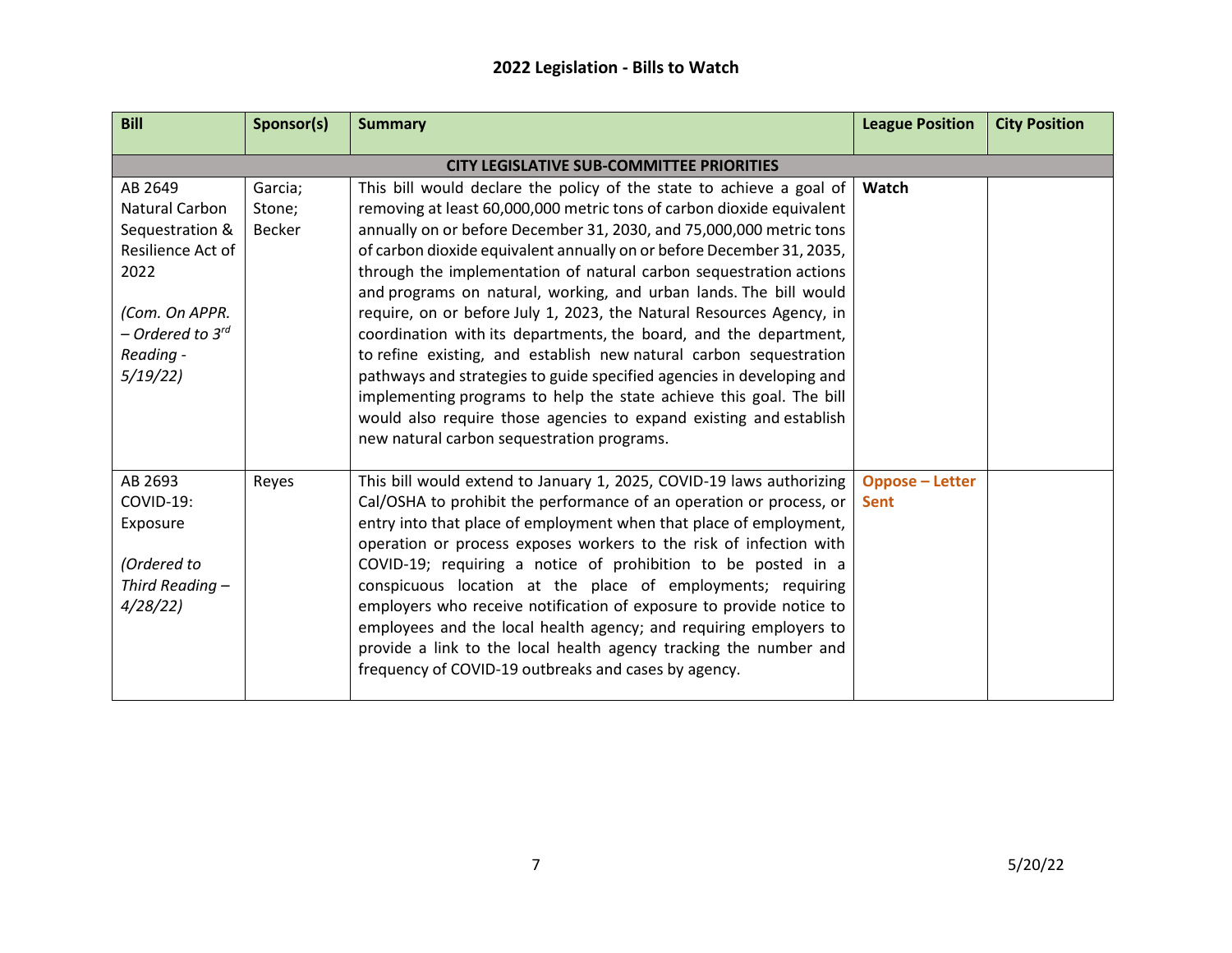| <b>Bill</b>                                                                                                                        | Sponsor(s)         | <b>Summary</b>                                                                                                                                                                                                                                                                                                                                                                                                                                                                                                                                                                                                                                                                                                                                                                                                                                                                                                                                                                                                                                                                                                                                                                                  | <b>League Position</b>          | <b>City Position</b>                                                              |  |  |  |
|------------------------------------------------------------------------------------------------------------------------------------|--------------------|-------------------------------------------------------------------------------------------------------------------------------------------------------------------------------------------------------------------------------------------------------------------------------------------------------------------------------------------------------------------------------------------------------------------------------------------------------------------------------------------------------------------------------------------------------------------------------------------------------------------------------------------------------------------------------------------------------------------------------------------------------------------------------------------------------------------------------------------------------------------------------------------------------------------------------------------------------------------------------------------------------------------------------------------------------------------------------------------------------------------------------------------------------------------------------------------------|---------------------------------|-----------------------------------------------------------------------------------|--|--|--|
| <b>CITY LEGISLATIVE SUB-COMMITTEE PRIORITIES</b>                                                                                   |                    |                                                                                                                                                                                                                                                                                                                                                                                                                                                                                                                                                                                                                                                                                                                                                                                                                                                                                                                                                                                                                                                                                                                                                                                                 |                                 |                                                                                   |  |  |  |
| AB 2887<br>Public<br>Resources:<br>Sales & Use Tax<br>Law: Exclusions<br>(Com. on APPR -<br>Ordered to 3rd<br>Reading -<br>5/19/22 | Garcia,<br>Eduardo | The Sales and Use Tax Law imposes taxes on retailers measured by<br>the gross receipts from the sale of tangible personal property sold at<br>retail in this state, or on the storage, use, or other consumption in<br>this state of tangible personal property purchased from a retailer for<br>storage, use, or other consumption in this state. The California<br>Alternative Energy and Advanced Transportation Financing Authority<br>Act establishes the California Alternative Energy and Advanced<br>Transportation Financing Authority. The act authorizes, until January<br>1, 2026, the authority to provide financial assistance to a participating<br>party in the form of specified sales and use tax exclusions for<br>projects, including those that promote California-based<br>manufacturing, California-based jobs, advanced manufacturing,<br>reduction of greenhouse gases, or reduction in air and water<br>pollution or energy consumption. The act prohibits the sales and use<br>tax exclusions from exceeding \$100,000,000 for each calendar year.<br>This bill would increase the limit on sales and use tax exclusions to<br>\$150,000,000 for each calendar year. | Watch                           |                                                                                   |  |  |  |
| SB 513<br>Homeless<br><b>Shelters Grants</b><br>(Referred to<br>Com. on H.&C.D.<br>$-5/5/22$                                       | Hertzberg          | This bill would require the Department of Housing and Community<br>Development, subject to an appropriation in the annual Budget Act,<br>to develop and administer a program to award grants to qualified<br>homeless shelters for the provision of shelter, food, and basic<br>veterinary services for pets owned by people experiencing<br>homelessness. This bill would also authorize the department to use<br>up to 5% of the funds appropriated in the annual Budget Act for those<br>purposes for its costs in administering the program.                                                                                                                                                                                                                                                                                                                                                                                                                                                                                                                                                                                                                                                | Support - Letter<br><b>Sent</b> | Support -<br><b>Watch for</b><br>Dates to<br><b>Return to</b><br><b>Committee</b> |  |  |  |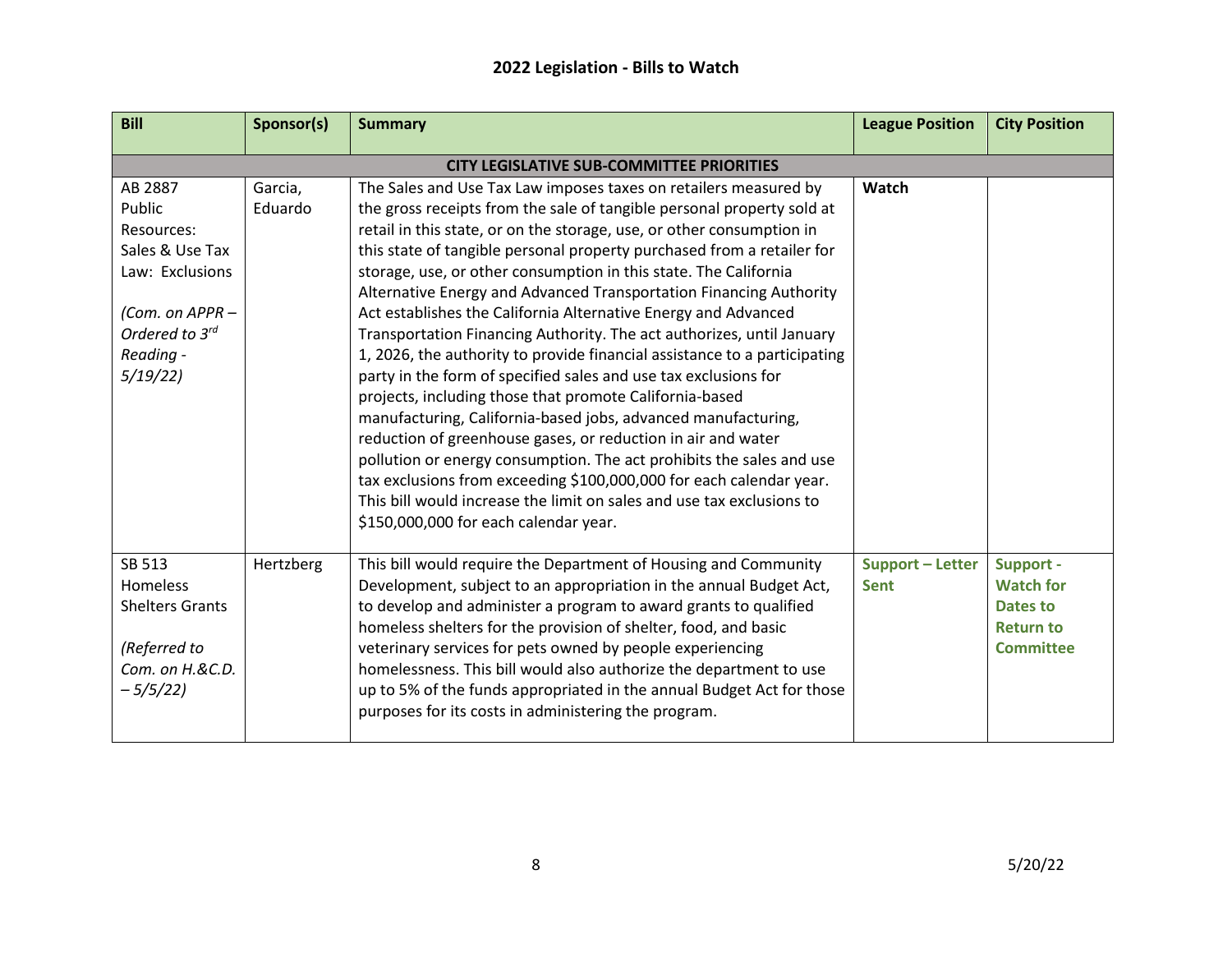| <b>Bill</b>                                                                         | Sponsor(s)                                       | <b>Summary</b>                                                                                                                                                                                                                                                                                                                                                                                                                                                       | <b>League Position</b> | <b>City Position</b>                |  |  |
|-------------------------------------------------------------------------------------|--------------------------------------------------|----------------------------------------------------------------------------------------------------------------------------------------------------------------------------------------------------------------------------------------------------------------------------------------------------------------------------------------------------------------------------------------------------------------------------------------------------------------------|------------------------|-------------------------------------|--|--|
|                                                                                     | <b>CITY LEGISLATIVE SUB-COMMITTEE PRIORITIES</b> |                                                                                                                                                                                                                                                                                                                                                                                                                                                                      |                        |                                     |  |  |
| SB 1094<br>Local Planning<br>(Com. on APPR -<br><b>Held Under</b><br>$Submission -$ | <b>Becker</b>                                    | This bill would provide that any city or county that has not met its<br>share of regional housing needs for moderate-, low-, and very low-<br>income households is not authorized to substitute up to 25% of its<br>obligation to identify adequate sites through a committed assistance<br>program.                                                                                                                                                                 | Watch                  |                                     |  |  |
| 5/19/22                                                                             |                                                  |                                                                                                                                                                                                                                                                                                                                                                                                                                                                      |                        |                                     |  |  |
| SB 1100<br>Open Meetings:<br><b>Orderly Conduct</b>                                 | Cortese                                          | The Ralph M. Brown Act requires every agenda for regular meetings to<br>provide an opportunity for members of the public to directly address<br>the legislative body on any item of interest to the public, before or<br>during the legislative body's consideration of the item.                                                                                                                                                                                    | Watch                  | <b>Support in</b><br><b>Concept</b> |  |  |
| (Referred to<br>Coms. on L.<br>$GOV.$ and $JUD.$ -<br>5/5/22                        |                                                  | This bill would authorize the presiding member of the legislative body<br>conducting a meeting to remove an individual for disrupting the<br>meeting. The bill would also require removal to be preceded by a<br>warning that the individual is disrupting the proceedings, a request<br>that the individual curtail their disruptive behavior or be subject to<br>removal, and a reasonable opportunity for the individual to curtail<br>their disruptive behavior. |                        |                                     |  |  |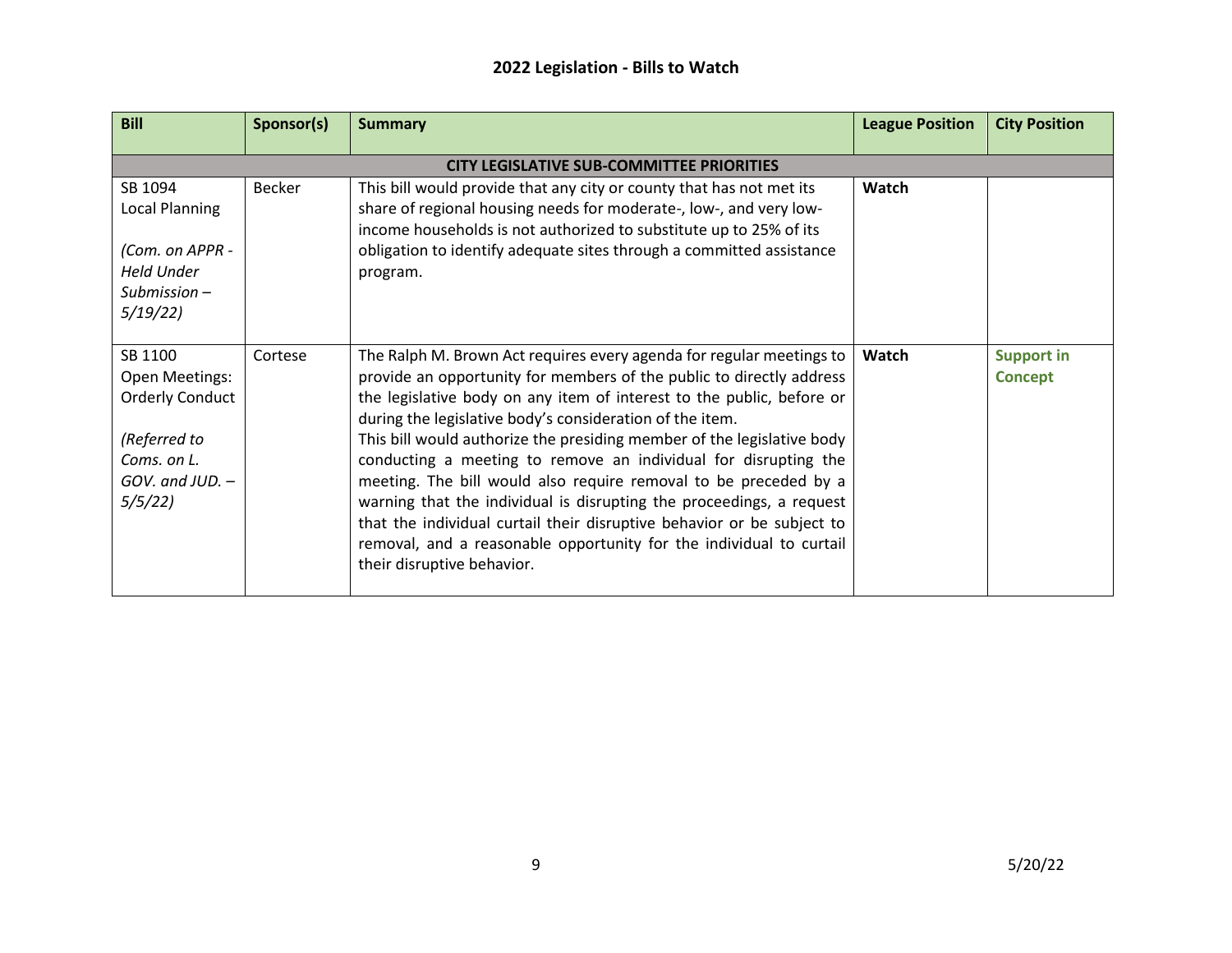| <b>Bill</b>                                                                                                                                                              | Sponsor(s)                                       | <b>Summary</b>                                                                                                                                                                                                                                                                                                                                                                                                                                                                                                                                                                                                                                                                                                                                                                                                                                                                                                                                                                                                                                                                           | <b>League Position</b> | <b>City Position</b> |  |  |  |  |
|--------------------------------------------------------------------------------------------------------------------------------------------------------------------------|--------------------------------------------------|------------------------------------------------------------------------------------------------------------------------------------------------------------------------------------------------------------------------------------------------------------------------------------------------------------------------------------------------------------------------------------------------------------------------------------------------------------------------------------------------------------------------------------------------------------------------------------------------------------------------------------------------------------------------------------------------------------------------------------------------------------------------------------------------------------------------------------------------------------------------------------------------------------------------------------------------------------------------------------------------------------------------------------------------------------------------------------------|------------------------|----------------------|--|--|--|--|
|                                                                                                                                                                          | <b>CITY LEGISLATIVE SUB-COMMITTEE PRIORITIES</b> |                                                                                                                                                                                                                                                                                                                                                                                                                                                                                                                                                                                                                                                                                                                                                                                                                                                                                                                                                                                                                                                                                          |                        |                      |  |  |  |  |
| SB 1297<br>Low-Embodied<br><b>Carbon Building</b><br>Materials;<br>Carbon<br>Sequestration<br>(Com. on APPR -<br>Ordered to 3rd<br>$Reading -$<br>5/19/22                | Cortese                                          | This bill would require the Energy Commission to develop a plan to<br>advance low-carbon materials and methods in building and<br>construction projects that details a strategy and recommendations to<br>minimize embodied carbon and maximize carbon sequestration in<br>building materials. The bill would also require the board to develop an<br>accounting protocol to quantify embodied carbon and carbon<br>sequestration in building materials. Following the adoption of that<br>protocol, the bill would require the Natural Resources Agency to<br>incorporate projects using low-embodied carbon building materials or<br>carbon sequestration in building materials into the California Carbon<br>Sequestration and Climate Resiliency Project Registry. The bill would<br>require the Office of Planning and Research to evaluate the<br>circumstances in which the use of low-embodied carbon building<br>materials or carbon sequestration in building materials is an<br>acceptable mitigation measure pursuant to the California<br><b>Environmental Quality Act.</b> | Watch                  | Watch                |  |  |  |  |
| SB 1385<br>Electricity.<br>Multi-Family<br><b>Housing Local</b><br>Solar Program<br>(Com. on APPR -<br>Amended &<br>Ordered to 2 <sup>nd</sup><br>$Reading -$<br>5/19/22 | Cortese                                          | This bill would require the PUC, on or before January 1, 2024, to<br>establish a new multifamily housing local solar program that would<br>require each electrical corporation with more than 100,000 service<br>connections in California to construct, or contract for the construction<br>of, a solar and storage system on or near qualified multifamily housing.<br>The bill would also require the PUC, when the installed capacity of the<br>program reaches 500 megawatts, to evaluate the program and<br>determine whether nonparticipating customers are impacted by<br>increased costs attributed to the program, impacted with<br>unreasonable costs and benefits, or adequately identified.                                                                                                                                                                                                                                                                                                                                                                                 | Watch                  | Watch                |  |  |  |  |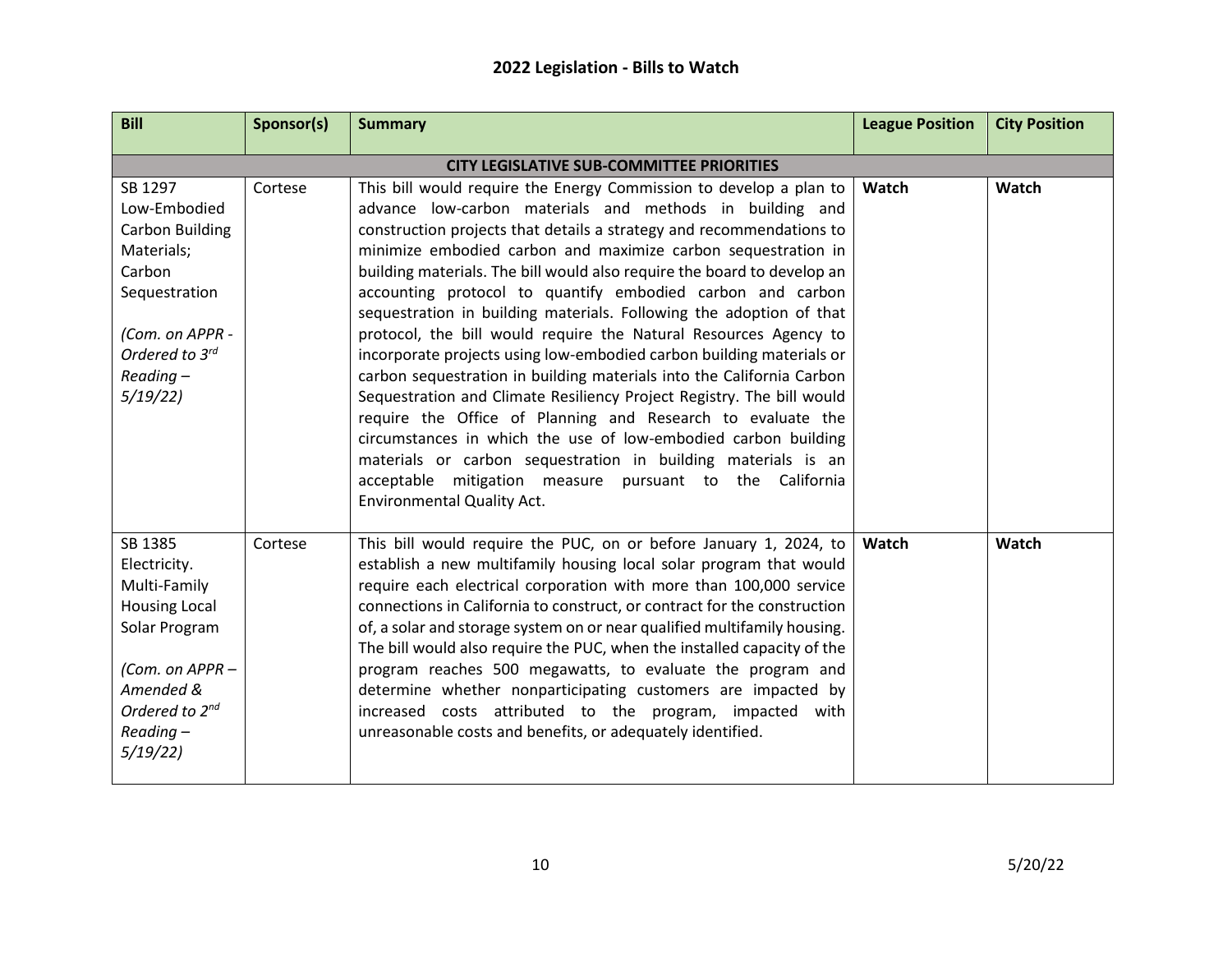| <b>Bill</b>                                                                                                                                        | Sponsor(s) | <b>Summary</b>                                                                                                                                                                                                                                                                                                                                                                                                                                                                                                                                                                                                                                                                                                                                                                                                                                                                                                                                                                                                                                                                                                                                                                                                                                                                                                                                                                                                                                                                                                                                                                                                             | <b>League Position</b>                 | <b>City Position</b>                                                                                                                                              |  |  |  |
|----------------------------------------------------------------------------------------------------------------------------------------------------|------------|----------------------------------------------------------------------------------------------------------------------------------------------------------------------------------------------------------------------------------------------------------------------------------------------------------------------------------------------------------------------------------------------------------------------------------------------------------------------------------------------------------------------------------------------------------------------------------------------------------------------------------------------------------------------------------------------------------------------------------------------------------------------------------------------------------------------------------------------------------------------------------------------------------------------------------------------------------------------------------------------------------------------------------------------------------------------------------------------------------------------------------------------------------------------------------------------------------------------------------------------------------------------------------------------------------------------------------------------------------------------------------------------------------------------------------------------------------------------------------------------------------------------------------------------------------------------------------------------------------------------------|----------------------------------------|-------------------------------------------------------------------------------------------------------------------------------------------------------------------|--|--|--|
| <b>CITY LEGISLATIVE SUB-COMMITTEE PRIORITIES</b>                                                                                                   |            |                                                                                                                                                                                                                                                                                                                                                                                                                                                                                                                                                                                                                                                                                                                                                                                                                                                                                                                                                                                                                                                                                                                                                                                                                                                                                                                                                                                                                                                                                                                                                                                                                            |                                        |                                                                                                                                                                   |  |  |  |
| SB 1393<br>Energy.<br>Appliances.<br>Local<br>Requirements<br>(Com. on APPR -<br>Amended &<br>Ordered to 2 <sup>nd</sup><br>$Reading -$<br>5/19/22 | Archuleta  | Existing law requires the State Energy Resources Conservation and<br>Development Commission (Commission) to gather or develop, and<br>publish on its internet website, guidance and best practices to help<br>building owners, the construction industry, and local governments<br>overcome barriers to electrification of buildings and installation of<br>electric vehicle charging equipment that include one or more specified<br>topics.<br>This bill would require the Commission to gather or develop, and<br>publish on its internet website, the guidance and best practices by July<br>1, 2023, and would require the guidance to include all of those<br>specified topics. The bill would require the Commission to<br>update annually the guidance and best practices and would require a<br>city, including a charter city, or county, when adopting an ordinance<br>requiring the replacement of a fossil fuel-fired appliance with an<br>electric appliance upon the alteration or retrofit of a residential and<br>nonresidential building, to consider the guidance published by the<br>Commission. The bill would require a local government, within 60 days<br>of adopting that ordinance, to submit to the Commission a copy of the<br>ordinance and require the Commission to determine whether the local<br>government considered the Commission's published guidance in the<br>adoption of the ordinance. If the Commission determines that the local<br>government had not considered the guidance, the bill would require<br>the local government to consider the guidance, make any modification | <b>Oppose Unless</b><br><b>Amended</b> | Oppose-<br><b>Letter Sent to</b><br><b>Chair of Com.</b><br>on GOV. &<br>FIN., with Copy<br>to: Archuleta,<br><b>Cortese, Low</b><br>and the League<br>$-4/12/22$ |  |  |  |
|                                                                                                                                                    |            | to the ordinance deemed necessary, and resubmit the ordinance to the<br>Commission.                                                                                                                                                                                                                                                                                                                                                                                                                                                                                                                                                                                                                                                                                                                                                                                                                                                                                                                                                                                                                                                                                                                                                                                                                                                                                                                                                                                                                                                                                                                                        |                                        |                                                                                                                                                                   |  |  |  |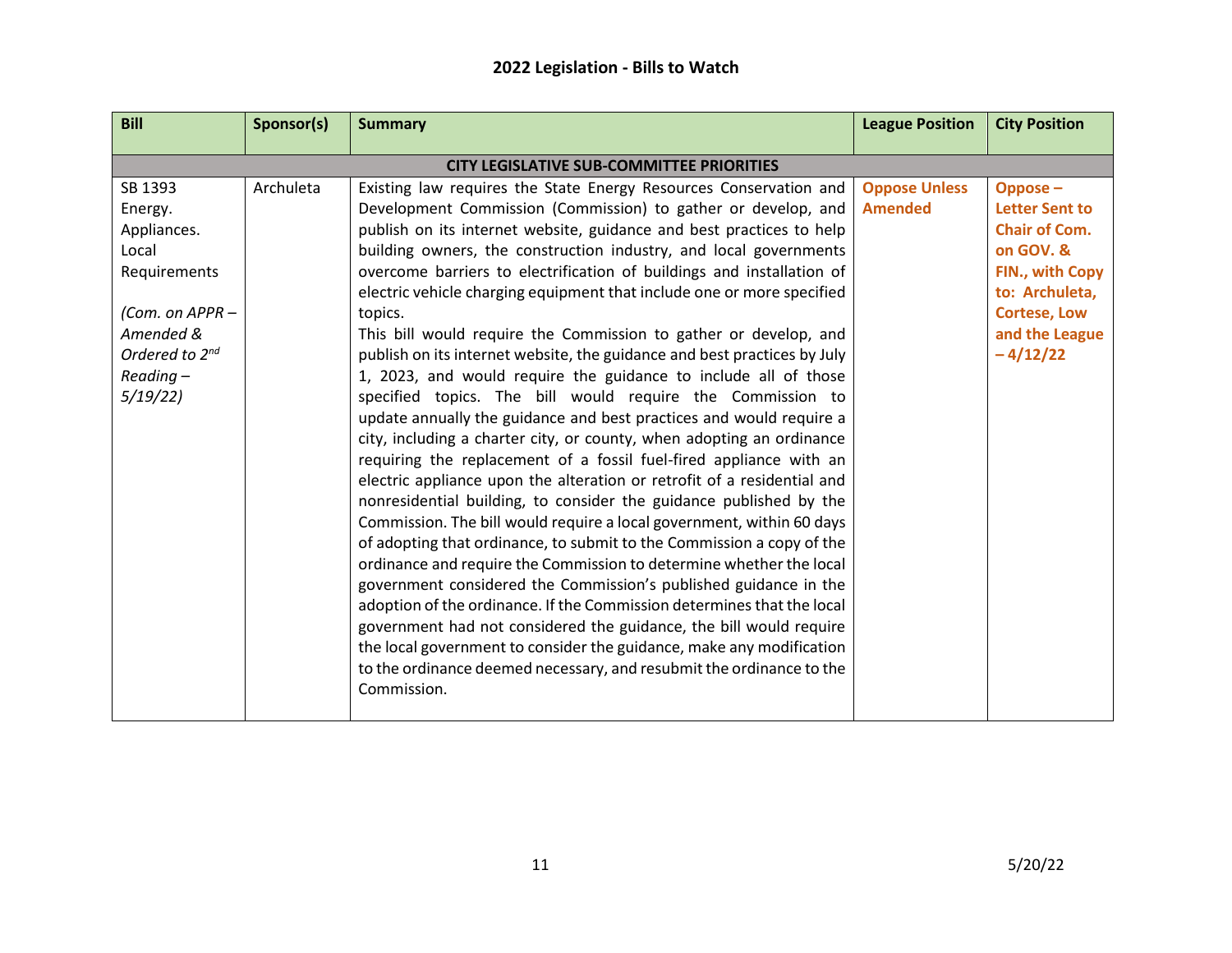| <b>Bill</b>                                                                                                                                                           | Sponsor(s)                                | <b>Summary</b>                                                                                                                                                                                                                                                                                                                                                                                                                                                                                                                                                                                                                                                                                                                                                                                                                                                                | <b>League Position</b>                                 | <b>City Position</b> |  |  |  |  |
|-----------------------------------------------------------------------------------------------------------------------------------------------------------------------|-------------------------------------------|-------------------------------------------------------------------------------------------------------------------------------------------------------------------------------------------------------------------------------------------------------------------------------------------------------------------------------------------------------------------------------------------------------------------------------------------------------------------------------------------------------------------------------------------------------------------------------------------------------------------------------------------------------------------------------------------------------------------------------------------------------------------------------------------------------------------------------------------------------------------------------|--------------------------------------------------------|----------------------|--|--|--|--|
|                                                                                                                                                                       | <b>ENERGY &amp; ENVIRONMENTAL QUALITY</b> |                                                                                                                                                                                                                                                                                                                                                                                                                                                                                                                                                                                                                                                                                                                                                                                                                                                                               |                                                        |                      |  |  |  |  |
| AB 2247<br>Perfluoroalkyl<br>&<br>Polyfluoroalkyl<br>Substances and<br>Products<br>(Com. on APPR<br>- Amended &<br>Ordered to 2 <sup>nd</sup><br>Reading -<br>5/19/22 | Bloom                                     | This bill would require the Department of Toxic Substances Control to<br>work with the Interstate Chemicals Clearinghouse to establish, on or<br>before January 1, 2025, a publicly accessible reporting platform to<br>collect information about perfluoroalkyl and polyfluoroalkyl substances<br>(PFAS) and products or product components containing intentionally<br>added PFAS being sold, offered for sale, distributed, or offered for<br>promotional purposes in, or imported into, the state. The bill would<br>require, on or before July 1, 2025, and annually thereafter, a<br>manufacturer of PFAS or a product containing intentionally added PFAS<br>that is sold, offered for sale, distributed, or offered for promotional<br>purposes in, or imported into, the state to register the PFAS or the<br>product on the publicly accessible reporting platform. | Support-<br><b>Letter Sent</b>                         |                      |  |  |  |  |
| <b>SB 38</b><br>Beverage<br>Containers<br>(Re-referred to<br>Com. on NAT.<br>$RES. - 2/14/22)$                                                                        | Wieckowski                                | This bill would require California beverage manufacturers to form a<br>beverage container stewardship organization. The organization would<br>be required to develop and submit to the Department of Resources<br>Recycling and Recovery a plan, annual report, and budget for the<br>recovery and recycling of empty beverage containers. This bill would<br>require the organization to establish a stewardship fee, to be paid by<br>beverage manufacturer members of the organization, to assist in<br>covering the costs of implementing the beverage container stewardship<br>program. The bill would impose administrative civil penalties for a<br>violation of these provisions.                                                                                                                                                                                     | <b>Oppose Unless</b><br>Amended-<br><b>Letter Sent</b> |                      |  |  |  |  |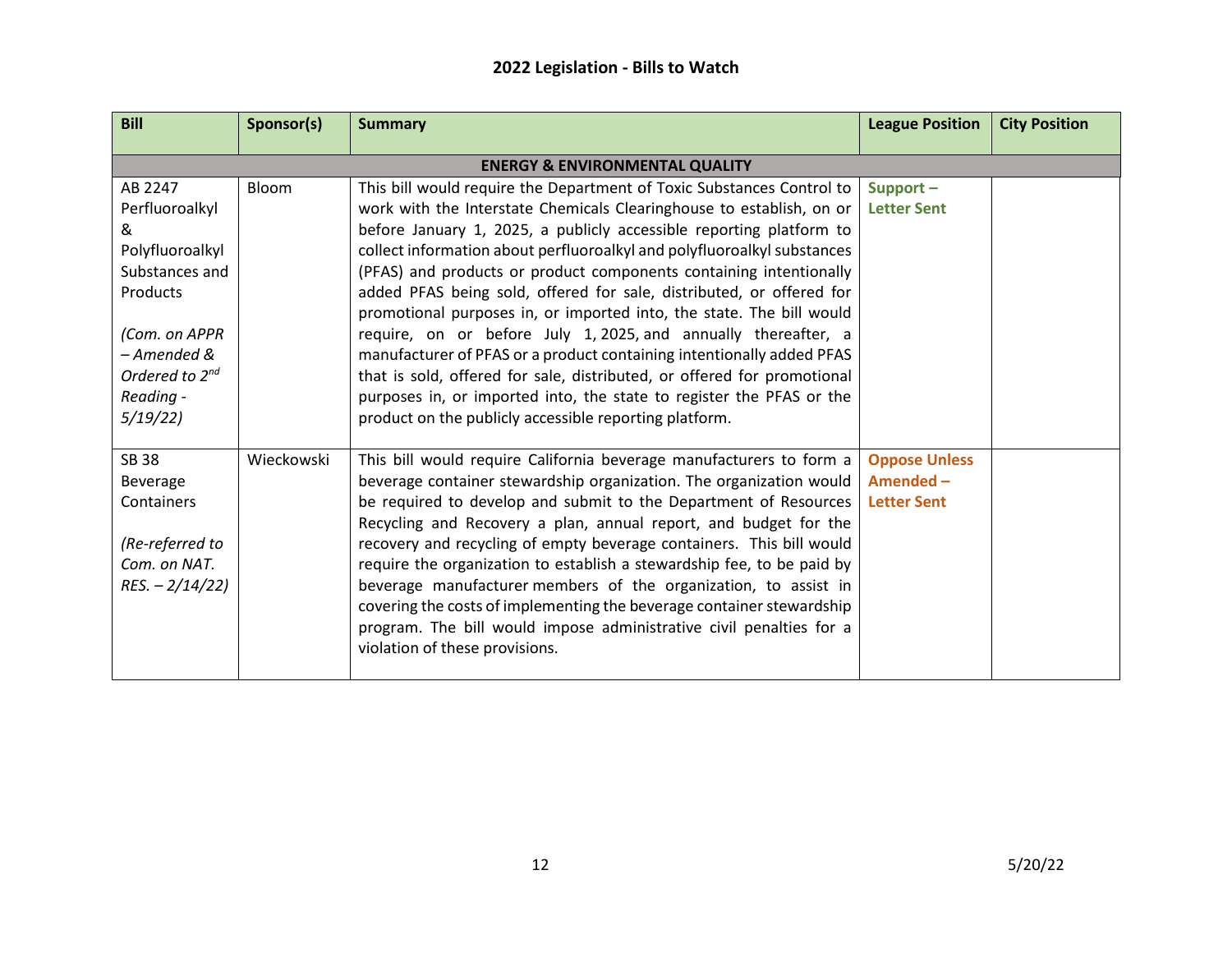| <b>Bill</b>                                                                                                                    | Sponsor(s)              | <b>Summary</b>                                                                                                                                                                                                                                                                                                                                                                                                                                                                                                                                                                                                                                                                                | <b>League Position</b>                              | <b>City Position</b> |
|--------------------------------------------------------------------------------------------------------------------------------|-------------------------|-----------------------------------------------------------------------------------------------------------------------------------------------------------------------------------------------------------------------------------------------------------------------------------------------------------------------------------------------------------------------------------------------------------------------------------------------------------------------------------------------------------------------------------------------------------------------------------------------------------------------------------------------------------------------------------------------|-----------------------------------------------------|----------------------|
|                                                                                                                                |                         | <b>ENERGY &amp; ENVIRONMENTAL QUALITY</b>                                                                                                                                                                                                                                                                                                                                                                                                                                                                                                                                                                                                                                                     |                                                     |                      |
| <b>SB 54</b><br>Plastic<br>Pollution<br>Producer<br>Responsibility<br>Act<br>(Referred to                                      | Allen; Stern;<br>Wiener | This bill would establish the Plastic Pollution Producer Responsibility<br>Act to prohibit producers of single-use, disposable packaging or single-<br>use, disposable food service ware products from offering for sale,<br>selling, distributing, or importing such packaging or products that are<br>manufactured on or after January 1, 2032, unless they are recyclable<br>or compostable.                                                                                                                                                                                                                                                                                               | <b>Support in</b><br>Concept-<br><b>Letter Sent</b> |                      |
| Com. on NAT.<br>$RES. - 5/5/22)$                                                                                               |                         |                                                                                                                                                                                                                                                                                                                                                                                                                                                                                                                                                                                                                                                                                               |                                                     |                      |
| SB 379<br>Residential<br>Solar Energy<br>Systems:<br>Permitting<br>(Referred to<br>Coms. on L.<br>GOV. and<br>$U.8E. - 5/5/22$ | Wiener                  | This bill would require every city to implement an online, automated<br>permitting platform that verifies code compliance and issues permits in<br>real time for a solar energy system that is no larger than 38.4 kilowatts<br>alternating current nameplate rating and an energy storage<br>system paired with a solar energy system that is no larger than 38.4<br>kilowatts alternating current nameplate rating. The bill would require<br>a city with a population of 50,000 or fewer to satisfy these requirements<br>by September 30, 2024, while cities and counties with populations<br>greater than 50,000 would be required to satisfy the requirements by<br>September 30, 2023. | Watch                                               |                      |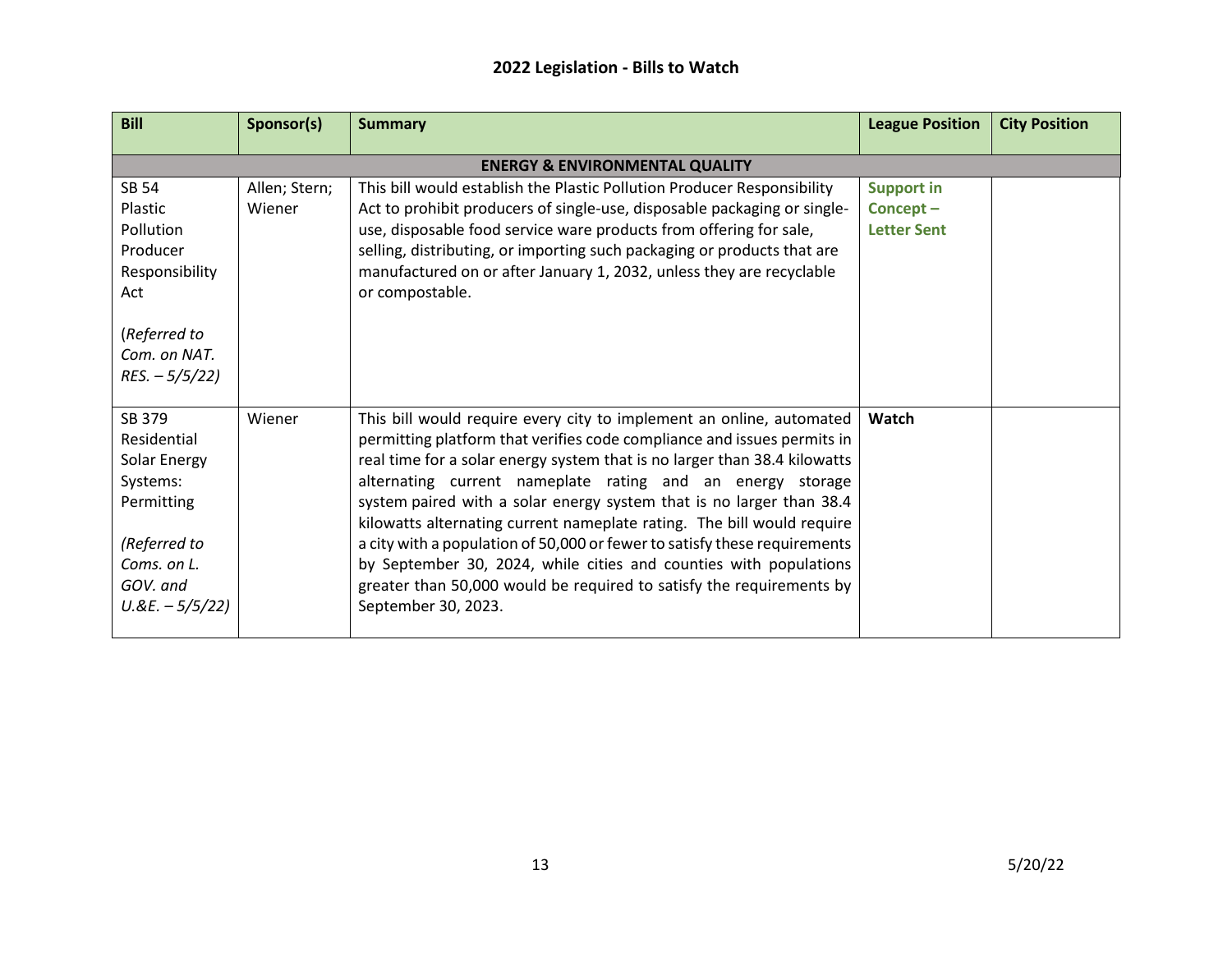| <b>Bill</b>                       | Sponsor(s)                                | <b>Summary</b>                                                                                                                | <b>League Position</b> | <b>City Position</b> |  |  |  |  |
|-----------------------------------|-------------------------------------------|-------------------------------------------------------------------------------------------------------------------------------|------------------------|----------------------|--|--|--|--|
|                                   | <b>ENERGY &amp; ENVIRONMENTAL QUALITY</b> |                                                                                                                               |                        |                      |  |  |  |  |
| SB 852                            | Dodd                                      | This bill would authorize a city, county, city and county, special district,                                                  | Watch                  |                      |  |  |  |  |
| Climate                           |                                           | or a combination of any of those entities to form a climate resilience                                                        |                        |                      |  |  |  |  |
| Resilience                        |                                           | district for the purposes of raising and allocating funding for eligible                                                      |                        |                      |  |  |  |  |
| Districts.                        |                                           | projects and the operating expenses of eligible projects. Eligible                                                            |                        |                      |  |  |  |  |
| Formation.                        |                                           | projects would include projects that address sea level rise, extreme                                                          |                        |                      |  |  |  |  |
| Funding                           |                                           | heat, extreme cold, the risk of wildfire, drought, and the risk of flooding.                                                  |                        |                      |  |  |  |  |
| Mechanisms                        |                                           | This bill would impose certain requirements on a project undertaken or                                                        |                        |                      |  |  |  |  |
|                                   |                                           | financed by a district and require a district to obtain an enforceable                                                        |                        |                      |  |  |  |  |
| (Com. on APPR<br>- Ordered to 3rd |                                           | commitment form the developer that contractors and subcontractors<br>performing the work use a skilled and trained workforce. |                        |                      |  |  |  |  |
|                                   |                                           |                                                                                                                               |                        |                      |  |  |  |  |
| $Reading -$                       |                                           |                                                                                                                               |                        |                      |  |  |  |  |
| 5/19/22                           |                                           |                                                                                                                               |                        |                      |  |  |  |  |
| SB 891                            | Hertzberg                                 | This bill would make changes to the existing SB 205 (2019) business                                                           | Watch                  | Watch                |  |  |  |  |
| <b>Business</b>                   |                                           | license process to check regulated business' stormwater compliance.                                                           |                        |                      |  |  |  |  |
| Licenses.                         |                                           | The measure would attempt to capture local government processes                                                               |                        |                      |  |  |  |  |
| Stormwater                        |                                           | similar to business licenses but are called by other names.                                                                   |                        |                      |  |  |  |  |
| Compliance                        |                                           |                                                                                                                               |                        |                      |  |  |  |  |
|                                   |                                           |                                                                                                                               |                        |                      |  |  |  |  |
| (Com. on APPR                     |                                           |                                                                                                                               |                        |                      |  |  |  |  |
| - Ordered to                      |                                           |                                                                                                                               |                        |                      |  |  |  |  |
| 3rd Reading -                     |                                           |                                                                                                                               |                        |                      |  |  |  |  |
| 5/19/22                           |                                           |                                                                                                                               |                        |                      |  |  |  |  |
|                                   |                                           |                                                                                                                               |                        |                      |  |  |  |  |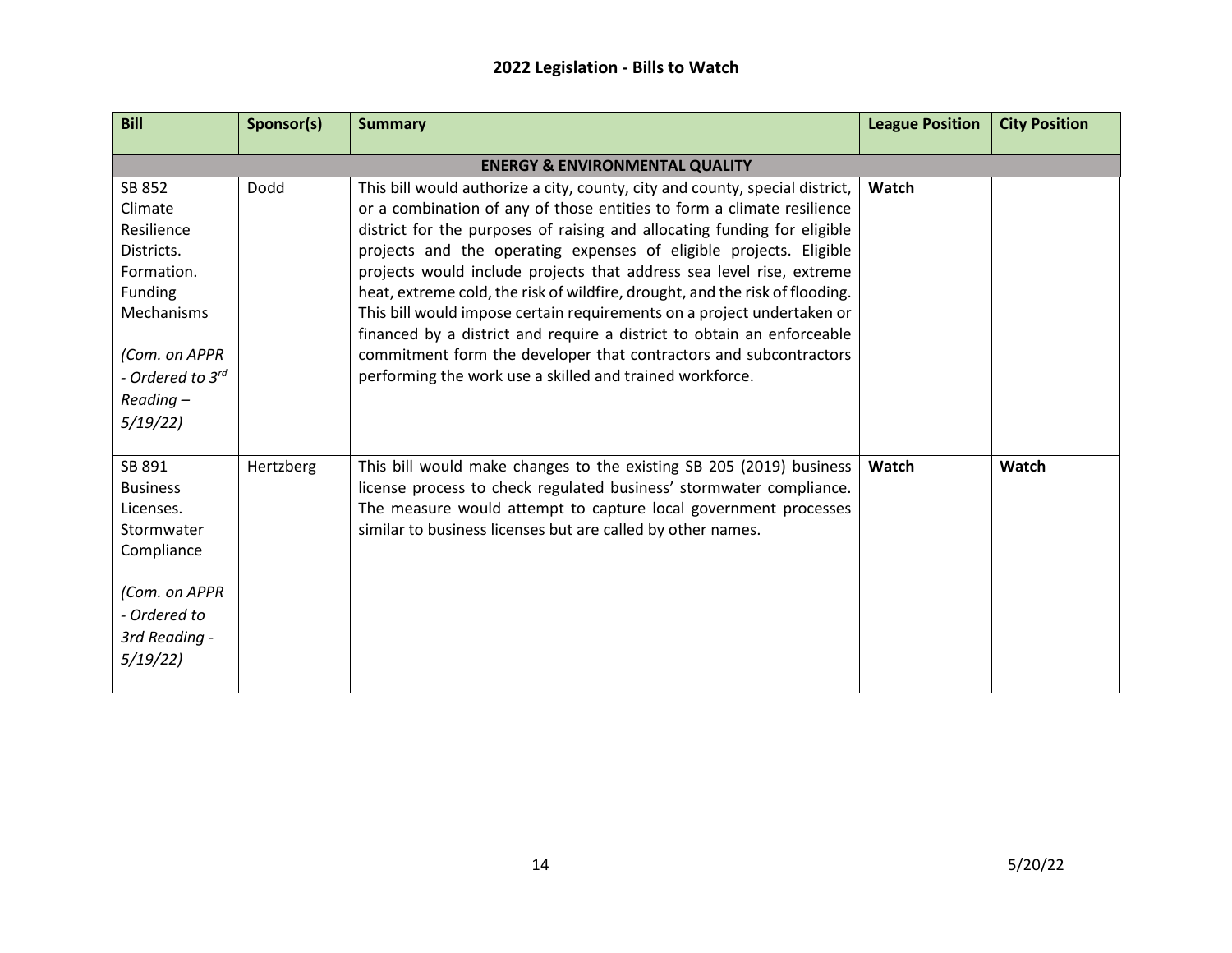| <b>Bill</b>                    | Sponsor(s) | <b>Summary</b>                                                         | <b>League Position</b> | <b>City Position</b> |
|--------------------------------|------------|------------------------------------------------------------------------|------------------------|----------------------|
|                                |            |                                                                        |                        |                      |
|                                |            | <b>ENERGY &amp; ENVIRONMENTAL QUALITY</b>                              |                        |                      |
| SB 1217                        | Allen &    | This bill would establish, until January 1, 2028, the State-Regional   | Watch                  |                      |
| State-Regional                 | Cortese    | Collaborative for Climate, Equity, and Resilience to provide guidance, |                        |                      |
| Collaborative                  |            | on or before January 1, 2024, to the state board for approving new     |                        |                      |
| for Climate,                   |            | guidelines for sustainable communities strategies, and would require,  |                        |                      |
| Equity &                       |            | on or before December 31, 2025, the state board to update the          |                        |                      |
| Resilience                     |            | guidelines for sustainable communities strategies to incorporate       |                        |                      |
|                                |            | suggestions from the collaborative.                                    |                        |                      |
| (Com. on APPR                  |            |                                                                        |                        |                      |
| $-$ Ordered to 3 <sup>rd</sup> |            |                                                                        |                        |                      |
| $Reading -$                    |            |                                                                        |                        |                      |
| 5/19/22                        |            |                                                                        |                        |                      |
|                                |            |                                                                        |                        |                      |

| <b>Bill</b>                                                               | Sponsor(s) | <b>Summary</b>                                                                                                                                                                                                                    | <b>League Position</b>        | <b>City Position</b> |
|---------------------------------------------------------------------------|------------|-----------------------------------------------------------------------------------------------------------------------------------------------------------------------------------------------------------------------------------|-------------------------------|----------------------|
|                                                                           |            | <b>TRANSPORTATION</b>                                                                                                                                                                                                             |                               |                      |
| AB 2953<br>Recycled<br>Material                                           | Salas      | This bill would require a local agency to use, to the extent feasible and<br>cost effective, recycled materials in local streets and roads. The<br>requirement would be triggered based on the local agency's annual<br>revenues. | Oppose-<br><b>Letter Sent</b> |                      |
| (Com. on APPR<br>$-$ Ordered to 3 <sup>rd</sup><br>$Reading -$<br>5/19/22 |            |                                                                                                                                                                                                                                   |                               |                      |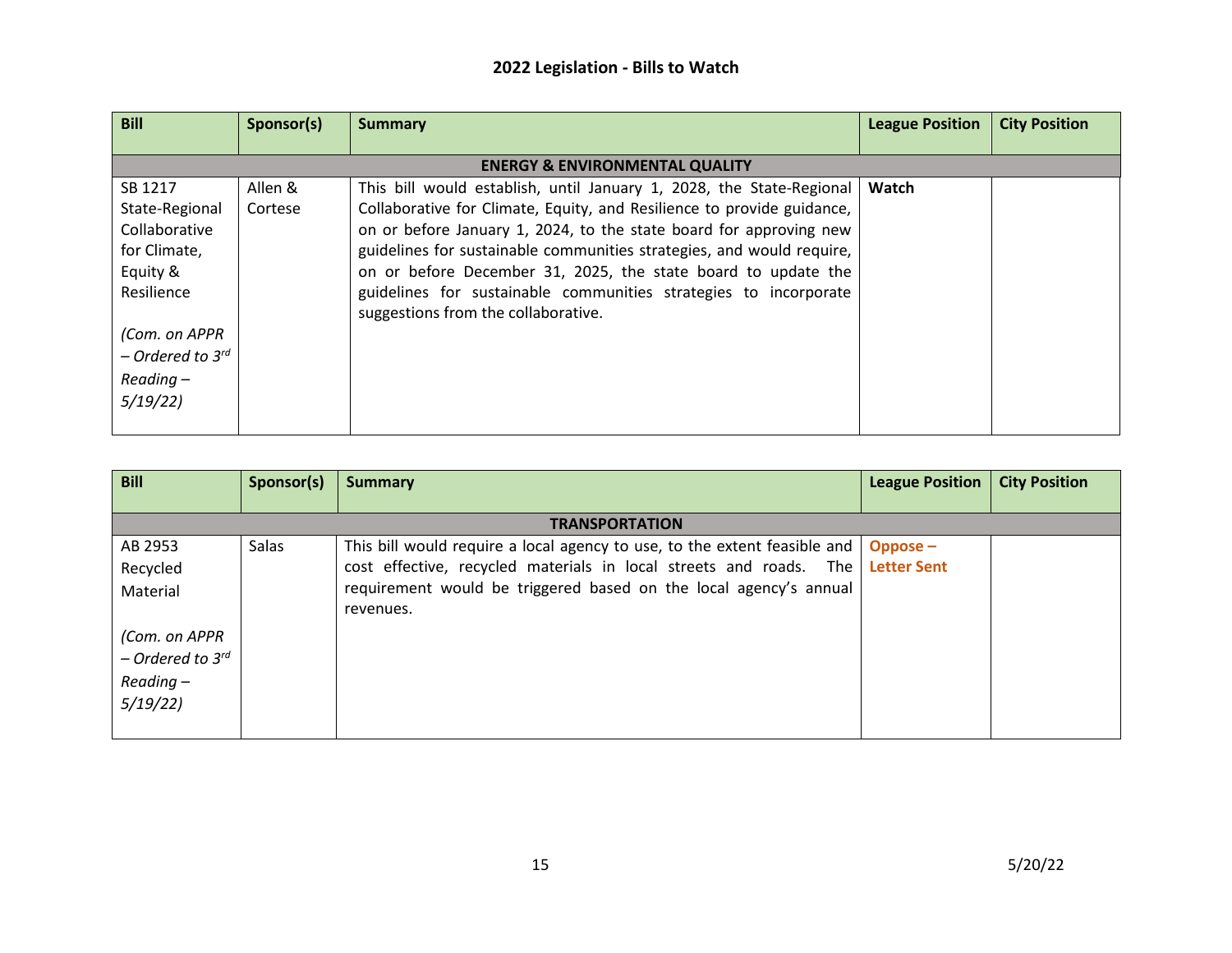| <b>Bill</b>                                                                                                   | Sponsor(s) | <b>Summary</b>                                                                                                                                                                                                                                                                                                                                      | <b>League Position</b>                                 | <b>City Position</b> |
|---------------------------------------------------------------------------------------------------------------|------------|-----------------------------------------------------------------------------------------------------------------------------------------------------------------------------------------------------------------------------------------------------------------------------------------------------------------------------------------------------|--------------------------------------------------------|----------------------|
| SB 932<br>Circulation<br>Element<br>(Com. on APPR<br>$-$ Ordered to 3 <sup>rd</sup><br>$Reading -$<br>5/19/22 | Portantino | This bill would require cities, on or before June 30, 2024, to adopt<br>significant bicycle, pedestrian, and traffic calming elements when they<br>develop and revise their general plans.<br>This bill would require implementation of the plan within 2 years of the<br>date of adoption of the plan and would allow 20 years to fully implement. | <b>Oppose Unless</b><br>Amended-<br><b>Letter Sent</b> |                      |

| <b>Bill</b>                                                                                                                                         | Sponsor(s) | <b>Summary</b>                                                                                                                                                                                                                                                                                                                                                                         | <b>League Position</b>             | <b>City Position</b> |
|-----------------------------------------------------------------------------------------------------------------------------------------------------|------------|----------------------------------------------------------------------------------------------------------------------------------------------------------------------------------------------------------------------------------------------------------------------------------------------------------------------------------------------------------------------------------------|------------------------------------|----------------------|
|                                                                                                                                                     |            | <b>COMMUNITY SERVICES</b>                                                                                                                                                                                                                                                                                                                                                              |                                    |                      |
| AB 1737<br>Children's<br>Camps. Local<br>Registration<br>and Inspections<br>(Com. on APPR<br>– Amended &<br>Ordered to 2 <sup>nd</sup><br>Reading - | Holden     | This bill would implement new registration and inspection requirements<br>for children camps operating in cities and require local health<br>departments to make announced and unannounced visits to those<br>camps. This bill would also require local health departments to make<br>public any cited violations. This bill would also require background and<br>sex-offender checks. | $Concerns -$<br><b>Letter Sent</b> |                      |
| 5/19/22                                                                                                                                             |            |                                                                                                                                                                                                                                                                                                                                                                                        |                                    |                      |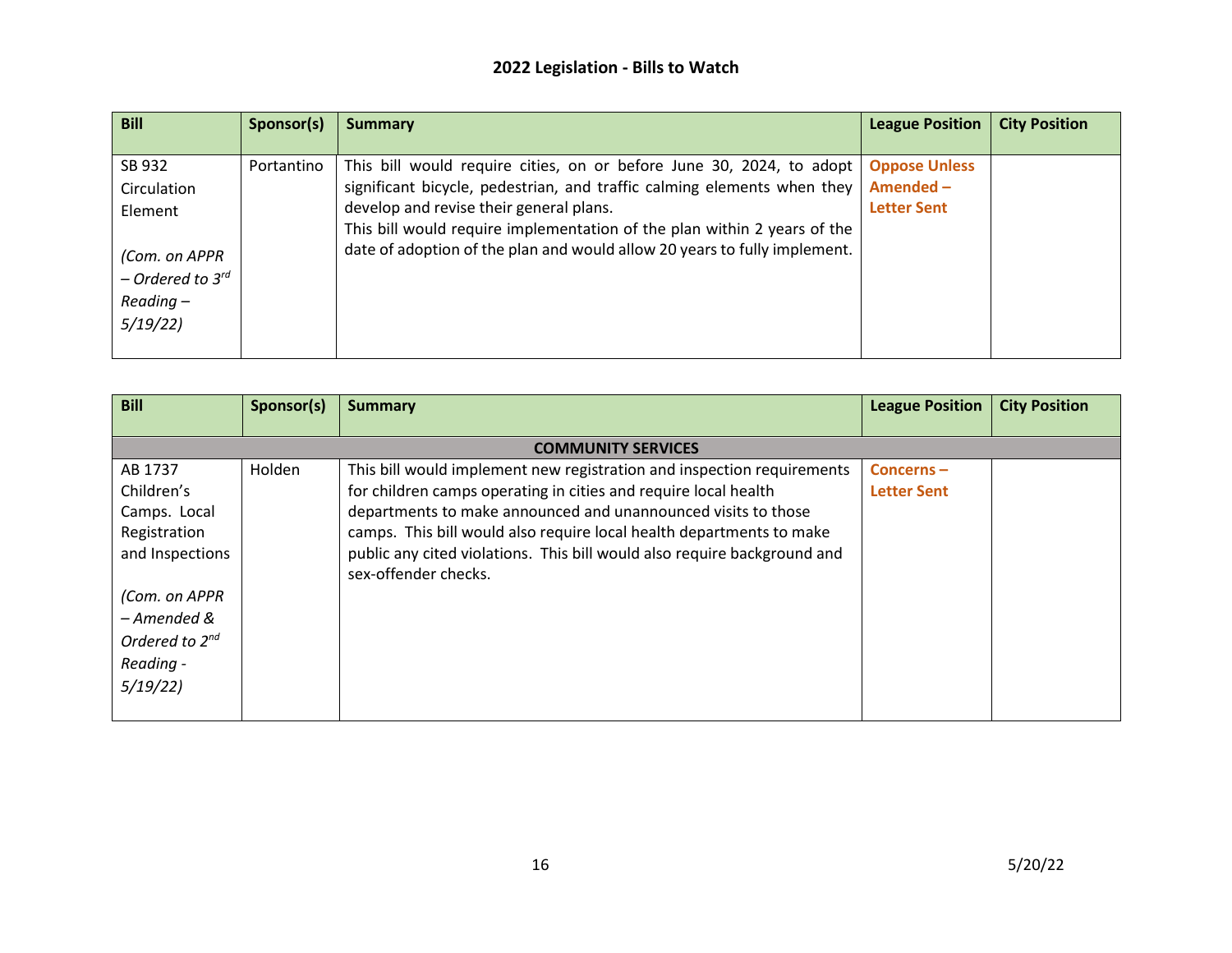| <b>Bill</b>                                                                                                                                    | Sponsor(s)                | <b>Summary</b>                                                                                                                                                                                                                                                                                                                                                                                                         | <b>League Position</b>         | <b>City Position</b> |  |  |  |  |
|------------------------------------------------------------------------------------------------------------------------------------------------|---------------------------|------------------------------------------------------------------------------------------------------------------------------------------------------------------------------------------------------------------------------------------------------------------------------------------------------------------------------------------------------------------------------------------------------------------------|--------------------------------|----------------------|--|--|--|--|
|                                                                                                                                                | <b>COMMUNITY SERVICES</b> |                                                                                                                                                                                                                                                                                                                                                                                                                        |                                |                      |  |  |  |  |
| AB 1789<br>Trails &<br>Greenways<br>Program<br>(Com. on APPR<br>- Amended &<br>Ordered to 3rd<br>$Reading -$<br>5/19/22                        | <b>Bennett</b>            | This bill would require the California Recreational Trails System Plan to<br>include recommended priorities for funding to improve and expand on<br>nonmotorized natural surface trails. This bill would also authorize the<br>State Park and Recreation Commission to coordinate trail planning and<br>development among cities, counties, and districts.                                                             | Support-<br><b>Letter Sent</b> |                      |  |  |  |  |
| AB 2346<br>Outdoor<br>Recreation.<br>Equitable<br><b>Access Grant</b><br>Program<br>(Com. on APPR<br>- Held Under<br>$Submission -$<br>5/19/22 | Gabriel                   | This bill would require the Natural Resources Agency to develop the<br>Equitable Access Grants Program to provide financial and technical<br>assistance to local governments and nonprofit organizations to<br>implement community access projects that improve the use, equitable<br>admittance, and engagement with the public in stewardship of outdoor<br>recreation areas or facilities located within the state. | Support-<br><b>Letter Sent</b> |                      |  |  |  |  |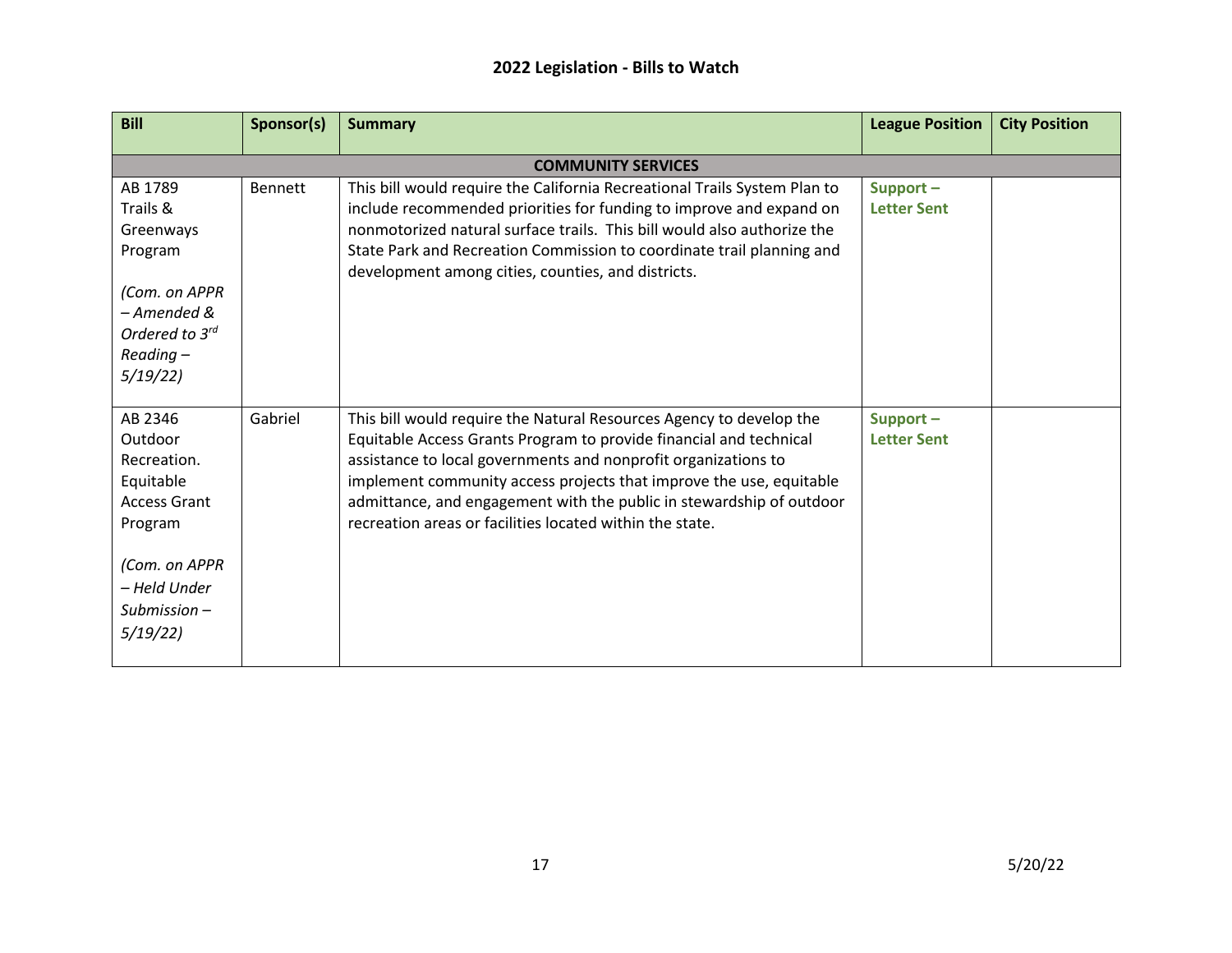| <b>Bill</b>                                                                                                                                                                                   | Sponsor(s)   | <b>Summary</b>                                                                                                                                                                                                                                                                                                                                                                                                                                                                                                                                                                                                                                                                                                                                                                                                                                                                                                                                                     | <b>League Position</b>           | <b>City Position</b> |  |  |  |
|-----------------------------------------------------------------------------------------------------------------------------------------------------------------------------------------------|--------------|--------------------------------------------------------------------------------------------------------------------------------------------------------------------------------------------------------------------------------------------------------------------------------------------------------------------------------------------------------------------------------------------------------------------------------------------------------------------------------------------------------------------------------------------------------------------------------------------------------------------------------------------------------------------------------------------------------------------------------------------------------------------------------------------------------------------------------------------------------------------------------------------------------------------------------------------------------------------|----------------------------------|----------------------|--|--|--|
| <b>COMMUNITY SERVICES</b>                                                                                                                                                                     |              |                                                                                                                                                                                                                                                                                                                                                                                                                                                                                                                                                                                                                                                                                                                                                                                                                                                                                                                                                                    |                                  |                      |  |  |  |
| AB 2465<br>Pupil<br>Instruction.<br>Literacy Grant<br>Programs<br>(Com. on APPR<br>- Amended &<br>Ordered to 2nd<br>Reading-<br>5/19/22                                                       | <b>Bonta</b> | This bill would create a competitive grant program to award funds to<br>local educational agencies, library districts, and public libraries for the<br>purpose of providing a library card to every public-school pupil enrolled<br>in the local educational agency and require the Superintendent of Public<br>Instruction to encourage all residents to use California state libraries,<br>regardless of immigration status, and the department to provide<br>information on its internet website about legal assistance and guidance<br>to undocumented pupils, immigrants, and their families.<br>The bill would require the Department of Education to award grants of<br>\$1.9 M each to 25 local educational agencies that design an evidence-<br>based Family Literacy and Biliteracy Innovation Plan and make the<br>implementation of its provisions contingent upon an appropriation by<br>the Legislature in the annual Budget Act or another statute. | <b>Pending</b><br><b>Support</b> |                      |  |  |  |
| AB 2547<br>Housing<br>Stabilization to<br>Prevent & End<br>Homelessness<br>Among Older<br>Adults & People<br>with Disabilities<br>(Com. on APPR<br>- Ordered to 3rd<br>$Reading -$<br>5/19/22 | Nazarian     | This bill would require the state to offer competitive grants to non-profit<br>community-based organizations, continuums of care, and public housing<br>authorities to administer a housing subsidy program for older adults and<br>people with disabilities that are experiencing homelessness or at risk of<br>becoming homeless.                                                                                                                                                                                                                                                                                                                                                                                                                                                                                                                                                                                                                                | Support-<br><b>Letter Sent</b>   |                      |  |  |  |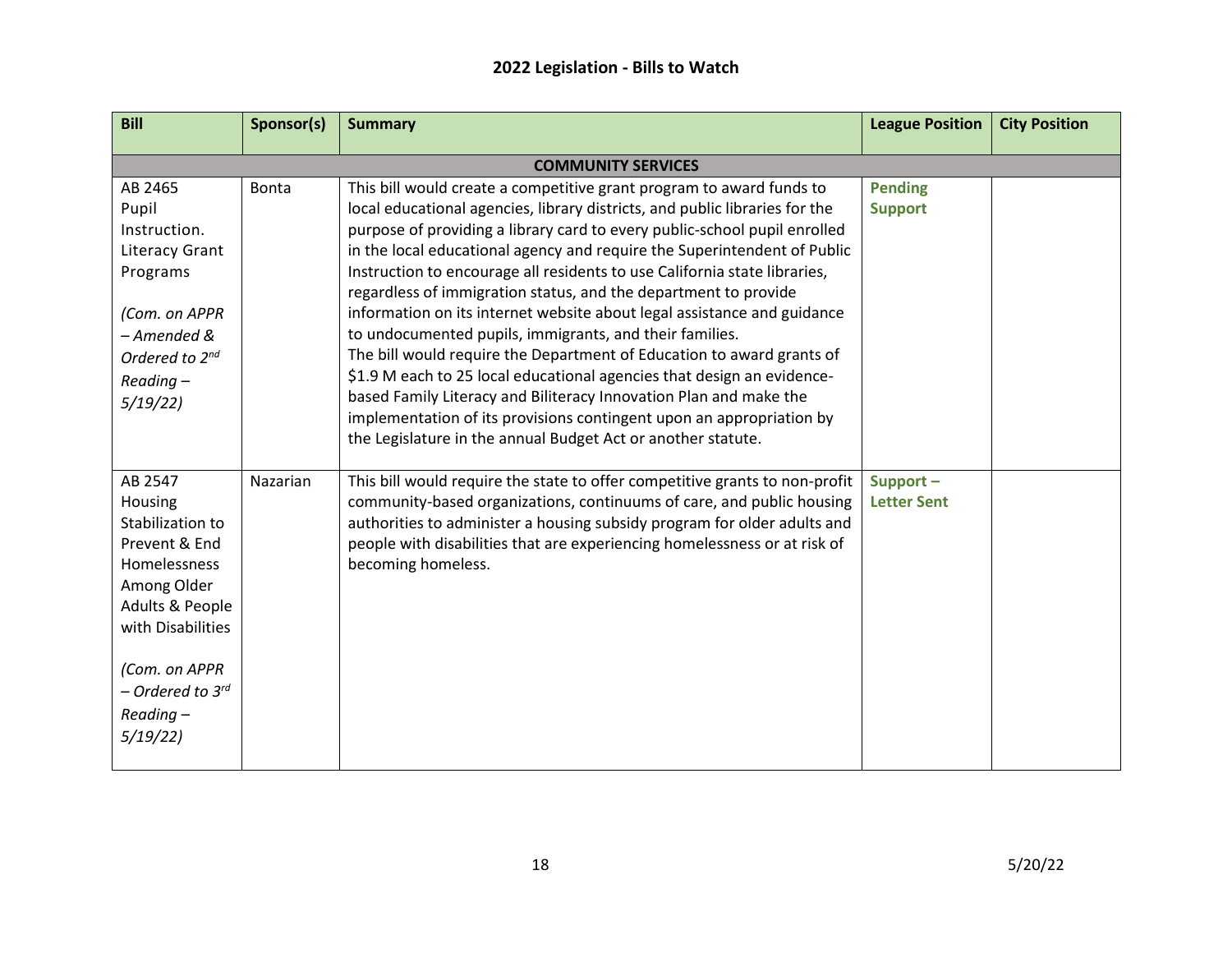| <b>Bill</b>                                                                                    | Sponsor(s)                | <b>Summary</b>                                                                                                                                                                                                                                                             | <b>League Position</b>        | <b>City Position</b> |  |  |  |  |
|------------------------------------------------------------------------------------------------|---------------------------|----------------------------------------------------------------------------------------------------------------------------------------------------------------------------------------------------------------------------------------------------------------------------|-------------------------------|----------------------|--|--|--|--|
|                                                                                                | <b>COMMUNITY SERVICES</b> |                                                                                                                                                                                                                                                                            |                               |                      |  |  |  |  |
| AB 2630<br>Housing.<br>California<br>Interagency<br>Council.<br>Homelessness.<br>Report        | O'Donnell                 | This bill would require each city that has used funds from any source to<br>assist in addressing homelessness to submit a report and publish the<br>report on its internet website or, alternatively, publish a local<br>homelessness action plan on its internet website. | Watch                         |                      |  |  |  |  |
| (Com. on APPR<br>- Amended &<br>Ordered to 2nd<br>Reading -<br>5/19/22                         |                           |                                                                                                                                                                                                                                                                            |                               |                      |  |  |  |  |
| AB 2631<br>Government<br>Claims Act<br>(Referred to<br>Coms. on L.<br>GOV. & JUD. -<br>3/10/22 | O'Donnell                 | This bill would allow cities and counties to sue one another for a<br>neighboring jurisdiction's failure to effectively address the impacts of<br>homelessness in another neighborhood being negatively impacted.                                                          | Oppose-<br><b>Letter Sent</b> |                      |  |  |  |  |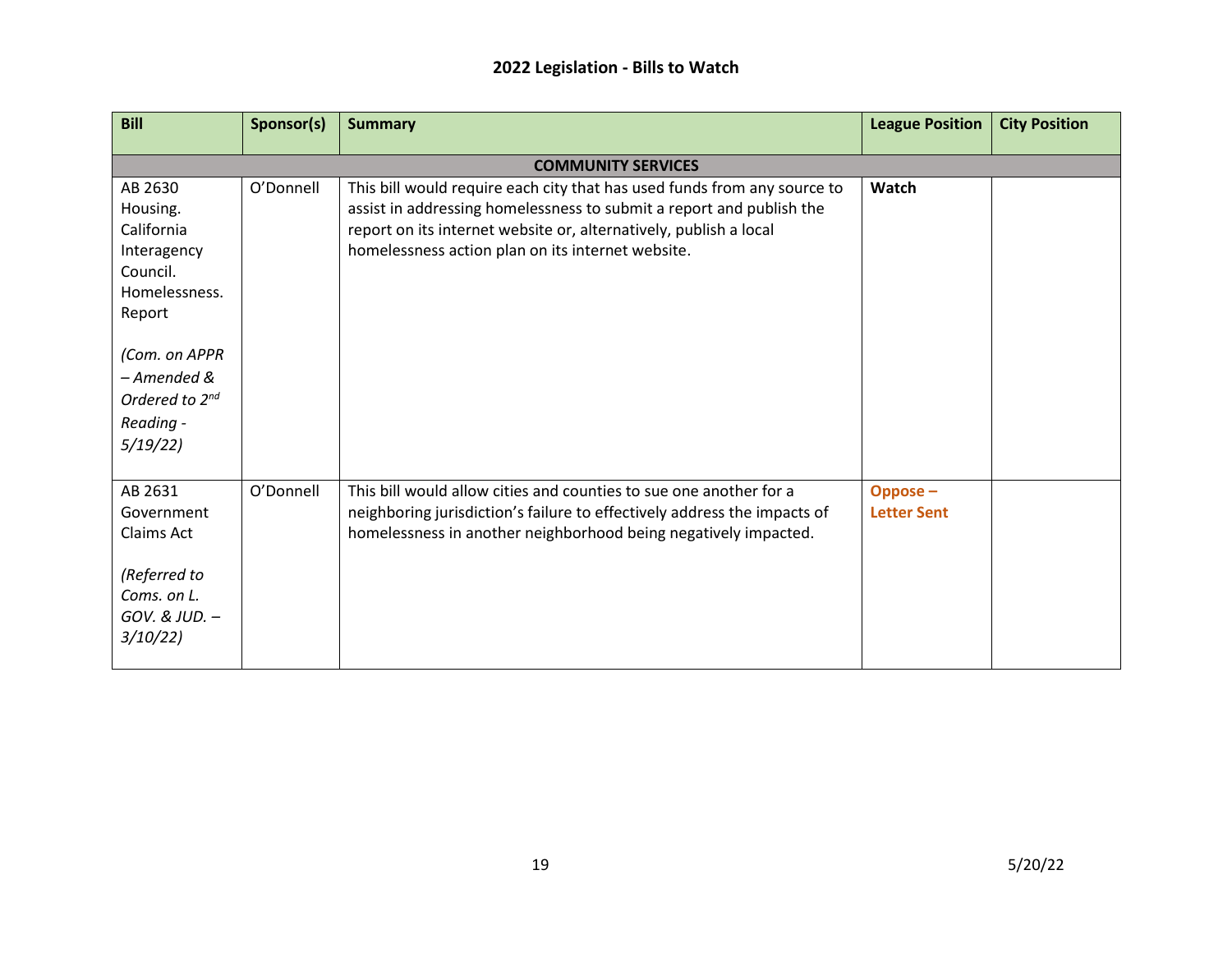| <b>Bill</b>                                                                                                                                                     | Sponsor(s)                | <b>Summary</b>                                                                                                                                                                                                                                                                                                                                                                   | <b>League Position</b>         | <b>City Position</b> |  |  |  |
|-----------------------------------------------------------------------------------------------------------------------------------------------------------------|---------------------------|----------------------------------------------------------------------------------------------------------------------------------------------------------------------------------------------------------------------------------------------------------------------------------------------------------------------------------------------------------------------------------|--------------------------------|----------------------|--|--|--|
|                                                                                                                                                                 | <b>COMMUNITY SERVICES</b> |                                                                                                                                                                                                                                                                                                                                                                                  |                                |                      |  |  |  |
| SB 1047<br><b>Early Learning</b><br>and Care<br>(Com. on APPR.<br>- Ordered to 3rd<br>$Reading -$<br>5/19/22                                                    | Limon                     | This bill would expand the range of childcare and early learning services<br>that a state preschool contracting agency may provide, authorize the<br>expansion of services through the State Preschool Program to children<br>from 18 months to five years of age, and amend eligible requirements<br>for certain childcare programs.                                            | Support-<br><b>Letter Sent</b> |                      |  |  |  |
| SB 1338<br>Community<br>Assistance,<br>Recovery, and<br>Empowerment<br>Court Program<br>(Com. on APPR<br>- Ordered to 2 <sup>nd</sup><br>$Reading -$<br>5/19/22 | Umberg                    | This bill would establish the Community Assistance, Recovery, and<br>Empowerment (CARE) Court Program to connect a person struggling<br>with untreated mental illness and substance use disorders with a court-<br>ordered CARE Plan. This bill would address the most highly acute<br>population and would require every county in the state to participate in<br>this program. | <b>Watch</b>                   |                      |  |  |  |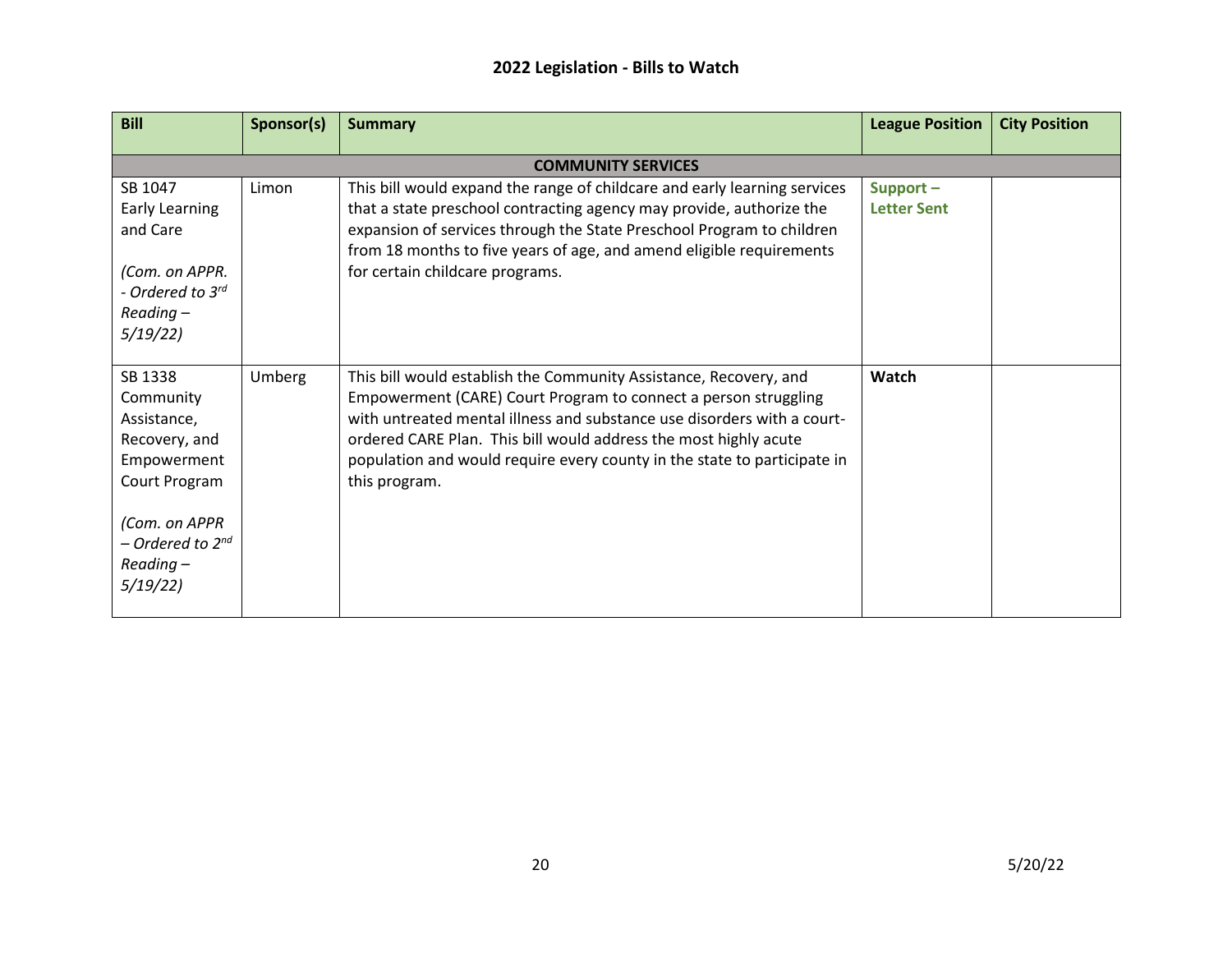| <b>Bill</b>                                                                                                              | Sponsor(s)  | <b>Summary</b>                                                                                                                                                                                                                                                                   | <b>League Position</b>                 | <b>City Position</b> |
|--------------------------------------------------------------------------------------------------------------------------|-------------|----------------------------------------------------------------------------------------------------------------------------------------------------------------------------------------------------------------------------------------------------------------------------------|----------------------------------------|----------------------|
|                                                                                                                          |             | <b>GOVERNANCE, TRANSPARENCY, &amp; LABOR RELATIONS</b>                                                                                                                                                                                                                           |                                        |                      |
| AB 2647<br>Local<br>Government.<br><b>Open Meetings</b><br>(To Com. on RLS.<br>for Assignment -<br>5/12/22               | Levine      | This bill would clarify that materials distributed to a majority of a local<br>legislative body less than 72 hours before a meeting can be posted<br>online to satisfy the requirements of the Brown Act.                                                                        | <b>Sponsor &amp;</b><br><b>Support</b> |                      |
| AB 2808<br>Elections.<br><b>Ranked Choice</b><br>Voting<br>(Held without<br>Recommendation<br>$-4/6/22$                  | O'Donnell   | This bill would prohibit the use of ranked choice voting, a method of<br>voting that allows voters to rank candidates in order of preference, in<br>state and local elections. This bill would apply to all cities, including<br>charter cities.                                 | <b>Oppose - Letter</b><br><b>Sent</b>  |                      |
| SB 1173<br>Public<br>Retirement<br>Systems. Fossil<br>Fuels<br>(Com. on APPR -<br>Ordered to 3rd<br>Reading -<br>5/19/22 | L. Gonzalez | This bill would prohibit the boards of CalPERS and the California State<br>Teachers' Retirement System from making new investments or<br>renewing investments of retirement funds in fossil fuels and would<br>require the boards to liquidate such investments by July 1, 2027. | Watch                                  |                      |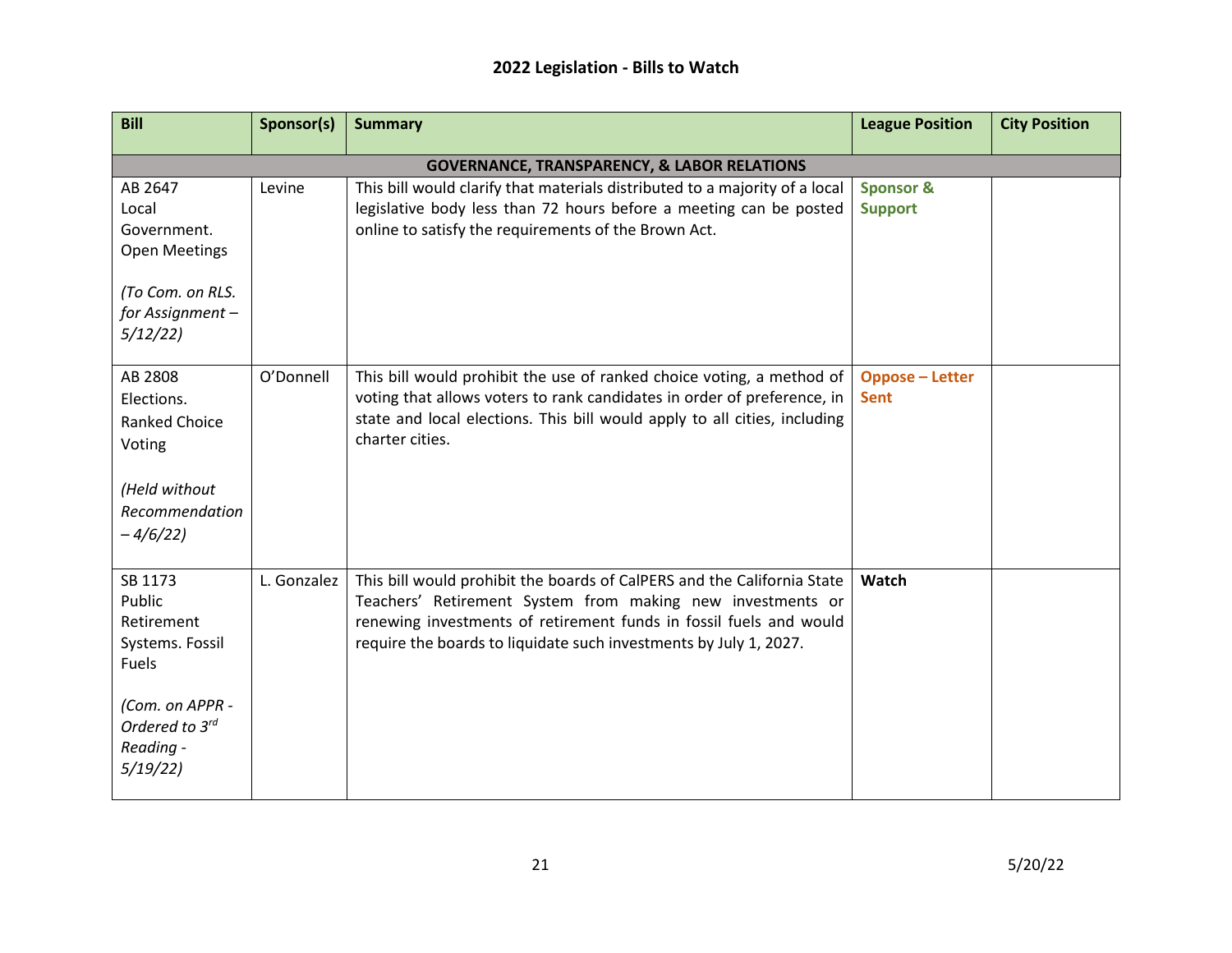| <b>Bill</b>                                                           | Sponsor(s) | <b>Summary</b>                                                          | <b>League Position</b> | <b>City Position</b> |
|-----------------------------------------------------------------------|------------|-------------------------------------------------------------------------|------------------------|----------------------|
|                                                                       |            |                                                                         |                        |                      |
|                                                                       |            | <b>GOVERNANCE, TRANSPARENCY, &amp; LABOR RELATIONS</b>                  |                        |                      |
| SB 1328                                                               | McGuire &  | This bill would require CalPERS and the California State Teachers'      | Watch                  |                      |
| Prohibited                                                            | Cortese    | Retirement System pension funds to stop investing in companies with     |                        |                      |
| Investments &                                                         |            | ties to the Russian and Belarusian governments - responding to Russia's |                        |                      |
| Contracts. Russia                                                     |            | invasion of Ukraine, aided by Belarus.                                  |                        |                      |
| & Belarus                                                             |            |                                                                         |                        |                      |
| (Com. on APPR -<br>Ordered to 2 <sup>nd</sup><br>Reading -<br>5/19/22 |            |                                                                         |                        |                      |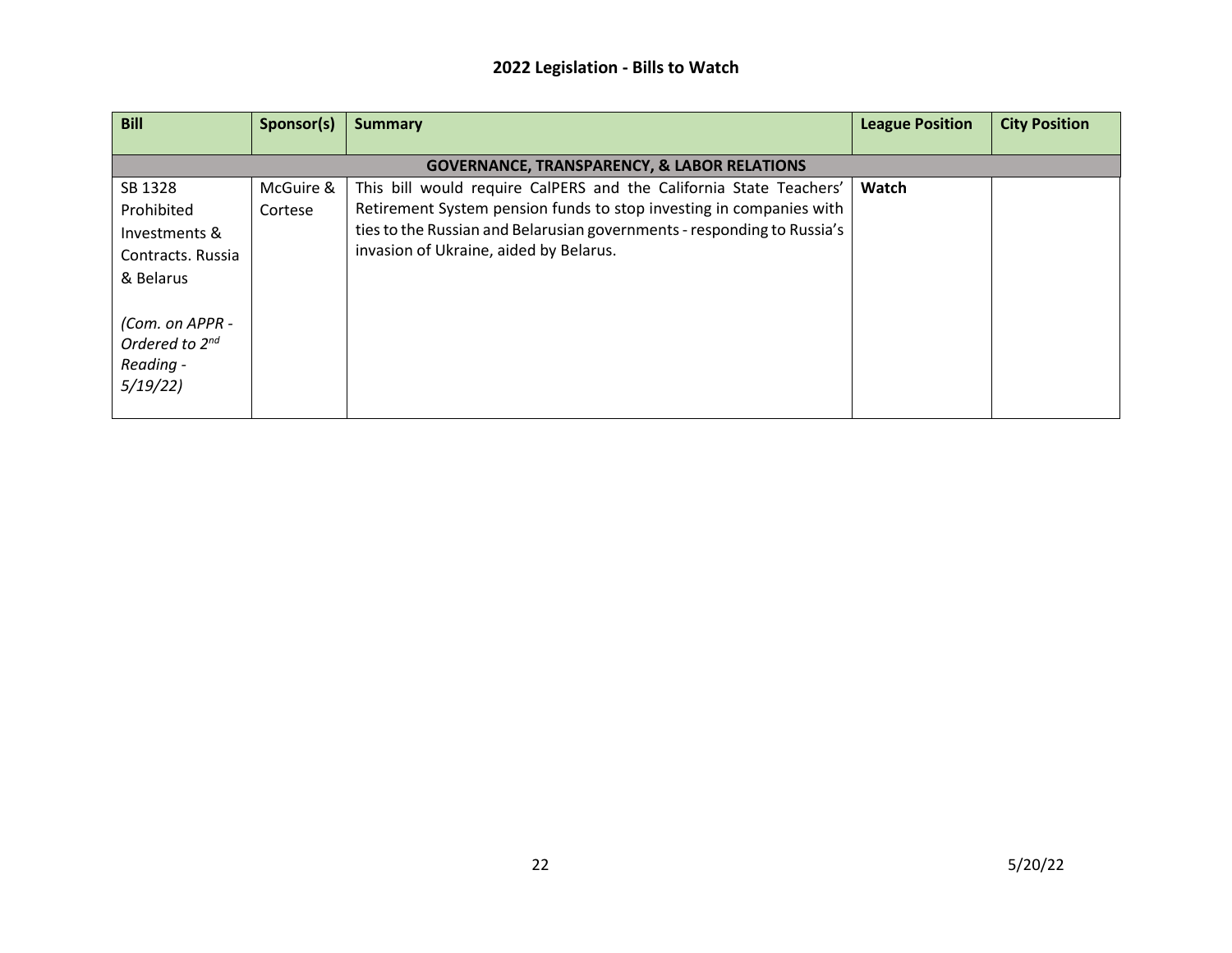| <b>Bill</b>                                                                                                                                                             | Sponsor(s)       | <b>Summary</b>                                                                                                                                                                                                                                                                                                                                                                                                                                                                                                                                                                                                                                                                                | <b>League Position</b> | <b>City Position</b> |  |  |  |
|-------------------------------------------------------------------------------------------------------------------------------------------------------------------------|------------------|-----------------------------------------------------------------------------------------------------------------------------------------------------------------------------------------------------------------------------------------------------------------------------------------------------------------------------------------------------------------------------------------------------------------------------------------------------------------------------------------------------------------------------------------------------------------------------------------------------------------------------------------------------------------------------------------------|------------------------|----------------------|--|--|--|
| <b>HOUSING, COMMUNITY &amp; ECONOMIC DEVELOPMENT</b>                                                                                                                    |                  |                                                                                                                                                                                                                                                                                                                                                                                                                                                                                                                                                                                                                                                                                               |                        |                      |  |  |  |
| ACA 1 Local<br>government<br>financing:<br>affordable<br>housing and<br>public<br>infrastructure:<br>voter approval<br>(Referred to<br>Com. on L. Gov.<br>and $APPR.$ - | Aguiar-<br>Curry | The California Constitution prohibits the ad valorem (property value)<br>tax rate on real property from exceeding 1% of the full cash value of the<br>property, subject to certain exceptions.<br>This bill would create an additional exception to the 1% limit that would<br>authorize a city to levy an ad valorem tax to service bonded<br>indebtedness incurred to fund the construction, reconstruction,<br>rehabilitation, or replacement of public infrastructure, affordable<br>housing, or permanent supportive housing, or the acquisition or lease<br>of real property for those purposes, if the proposition proposing that<br>tax is approved by 55% of the voters of the city. | <b>Support</b>         |                      |  |  |  |
| 4/22/21<br>AB 682<br>Density Bonus.<br>Cohousing<br>(Referred to<br>Coms. on<br><b>HOUSING and</b><br>GOV. & $F.$ -<br>5/4/22                                           | Bloom            | This bill would require that a density bonus be provided to a developer<br>who agrees to construct a housing development that is a cohousing<br>building and will contain either 10% of the total square footage for lower<br>income households, or 5% of the total square footage for very low-<br>income households. This bill would prohibit the city and county from<br>requiring any minimum unit size requirements or minimum bedroom<br>requirements in conflict with the bill's provisions, the project to provide<br>private open space, or maximum limit on density with respect to a<br>cohousing building eligible for a density bonus under these provisions.                    | Watch                  | Watch                |  |  |  |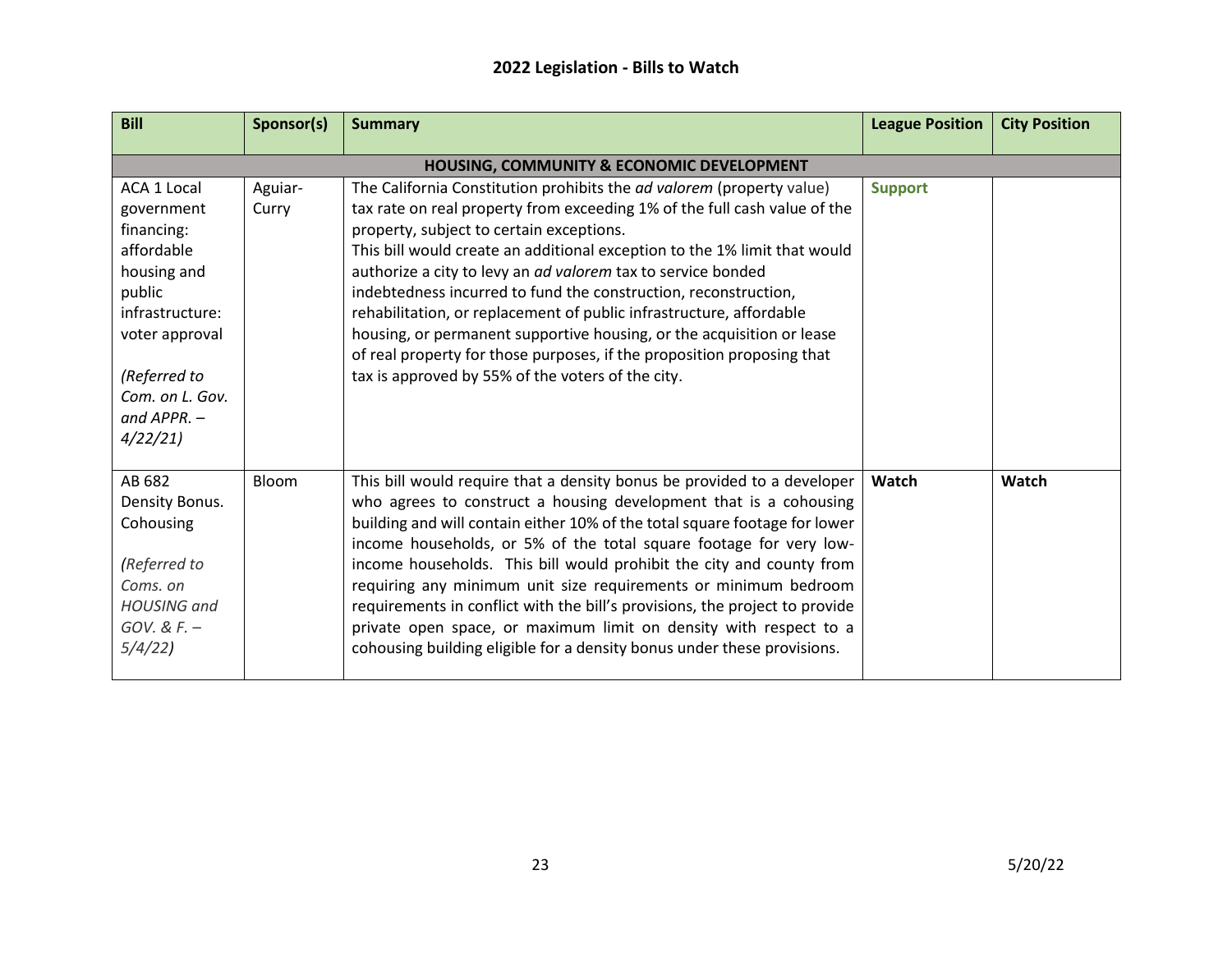| <b>Bill</b>                | Sponsor(s) | <b>Summary</b>                                                              | <b>League Position</b> | <b>City Position</b> |
|----------------------------|------------|-----------------------------------------------------------------------------|------------------------|----------------------|
|                            |            | HOUSING, COMMUNITY & ECONOMIC DEVELOPMENT                                   |                        |                      |
|                            |            |                                                                             |                        |                      |
| AB 1551                    | Santiago   | Previously existing law, until January 1, 2022, required a city, county, or | Watch                  |                      |
| Development                |            | city and county to grant a commercial developer a development bonus         |                        |                      |
| Bonus. Multi-              |            | when an applicant for approval of a commercial development had              |                        |                      |
| Use Projects               |            | entered into an agreement for partnered housing with an affordable          |                        |                      |
|                            |            | housing developer to contribute affordable housing through a joint          |                        |                      |
| (Referred to               |            | project or 2 separate projects encompassing affordable housing.             |                        |                      |
| Coms. on                   |            | This bill would, until January 1, 2028, re-enact provisions regarding the   |                        |                      |
| <b>HOUSING and</b>         |            | granting of development bonuses to certain projects and require a city      |                        |                      |
| $GOV. & F. -$              |            | or county to annually submit to the Department of Housing and               |                        |                      |
| 5/4/22                     |            | Community Development information describing an approved                    |                        |                      |
|                            |            | commercial development bonus.                                               |                        |                      |
|                            |            |                                                                             |                        |                      |
| AB 2053                    | Lee        | This bill would enact the Social Housing Act and create California          | Watch                  |                      |
| Social Housing             |            | Housing Authority (Authority) to produce and acquire social housing         |                        |                      |
|                            |            | developments for the purpose of eliminating the gap between housing         |                        |                      |
|                            |            | production and regional housing needs assessment targets. This bill         |                        |                      |
| (Com. on APPR              |            | would also prescribe requirements for the participation of labor in the     |                        |                      |
| – Amended &                |            | production, rehabilitation, and maintenance of housing, including           |                        |                      |
| Ordered to 2 <sup>nd</sup> |            | requiring the Authority to enter into community workforce agreements        |                        |                      |
| $Reading -$                |            |                                                                             |                        |                      |
| 5/19/22                    |            | and to comply with specified requirements for the payment of                |                        |                      |
|                            |            | prevailing wages.                                                           |                        |                      |
|                            |            |                                                                             |                        |                      |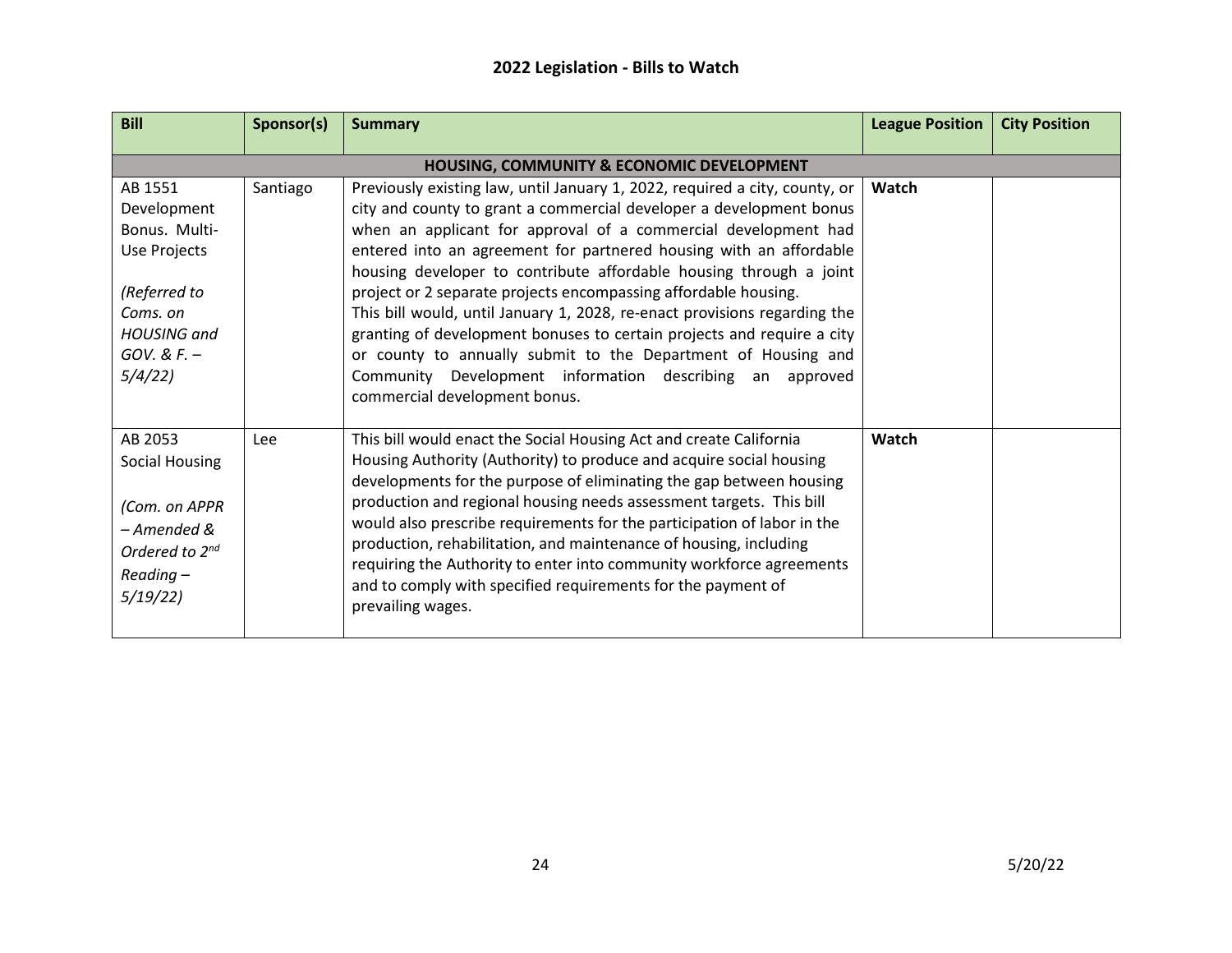| <b>Bill</b>                                          | Sponsor(s) | <b>Summary</b>                                                                                 | <b>League Position</b> | <b>City Position</b> |  |  |  |
|------------------------------------------------------|------------|------------------------------------------------------------------------------------------------|------------------------|----------------------|--|--|--|
| <b>HOUSING, COMMUNITY &amp; ECONOMIC DEVELOPMENT</b> |            |                                                                                                |                        |                      |  |  |  |
| AB 2295                                              | Bloom      | This bill would require that a qualified housing development on land                           | Watch                  |                      |  |  |  |
| Local                                                |            | owned by a local educational agency be an authorized use if the                                |                        |                      |  |  |  |
| Educational                                          |            | housing development consists of at least 10 units and is subject to a                          |                        |                      |  |  |  |
| Agencies:                                            |            | recorded deed restriction for at least 55 years requiring that at least                        |                        |                      |  |  |  |
| Housing                                              |            | 49% of the units have an affordable rent for lower income households                           |                        |                      |  |  |  |
| Development                                          |            | and 100% of the units be rented by teachers and employees of the local                         |                        |                      |  |  |  |
|                                                      |            | educational agency. This bill would prohibit a city from imposing any                          |                        |                      |  |  |  |
| (Com. on APPR                                        |            | development standards on a housing development project under these                             |                        |                      |  |  |  |
| -Ordered to 3 <sup>rd</sup>                          |            | provisions and exempt a housing development project subject to these                           |                        |                      |  |  |  |
| Reading -                                            |            | provisions from various requirements regarding the disposal of surplus                         |                        |                      |  |  |  |
| 5/12/22                                              |            | land.                                                                                          |                        |                      |  |  |  |
|                                                      |            |                                                                                                |                        |                      |  |  |  |
| AB 2428                                              | Ramos      | This bill would require a local agency that requires a qualified applicant                     | Watch                  |                      |  |  |  |
| <b>Mitigation Fee</b>                                |            | to deposit fees for improvement into an escrow account as a condition                          |                        |                      |  |  |  |
| Act:                                                 |            | for receiving a conditional use permit or equivalent development                               |                        |                      |  |  |  |
| Improvements:<br>Timeline                            |            | permit to expend the fees within 5 years of the deposit. The bill would                        |                        |                      |  |  |  |
|                                                      |            | require any fees not expended within this period to be returned to the<br>qualified applicant. |                        |                      |  |  |  |
| (Referred to                                         |            |                                                                                                |                        |                      |  |  |  |
| Coms. on L.                                          |            |                                                                                                |                        |                      |  |  |  |
| GOV. and                                             |            |                                                                                                |                        |                      |  |  |  |
| $H. & C.D. -$                                        |            |                                                                                                |                        |                      |  |  |  |
| 3/3/22                                               |            |                                                                                                |                        |                      |  |  |  |
|                                                      |            |                                                                                                |                        |                      |  |  |  |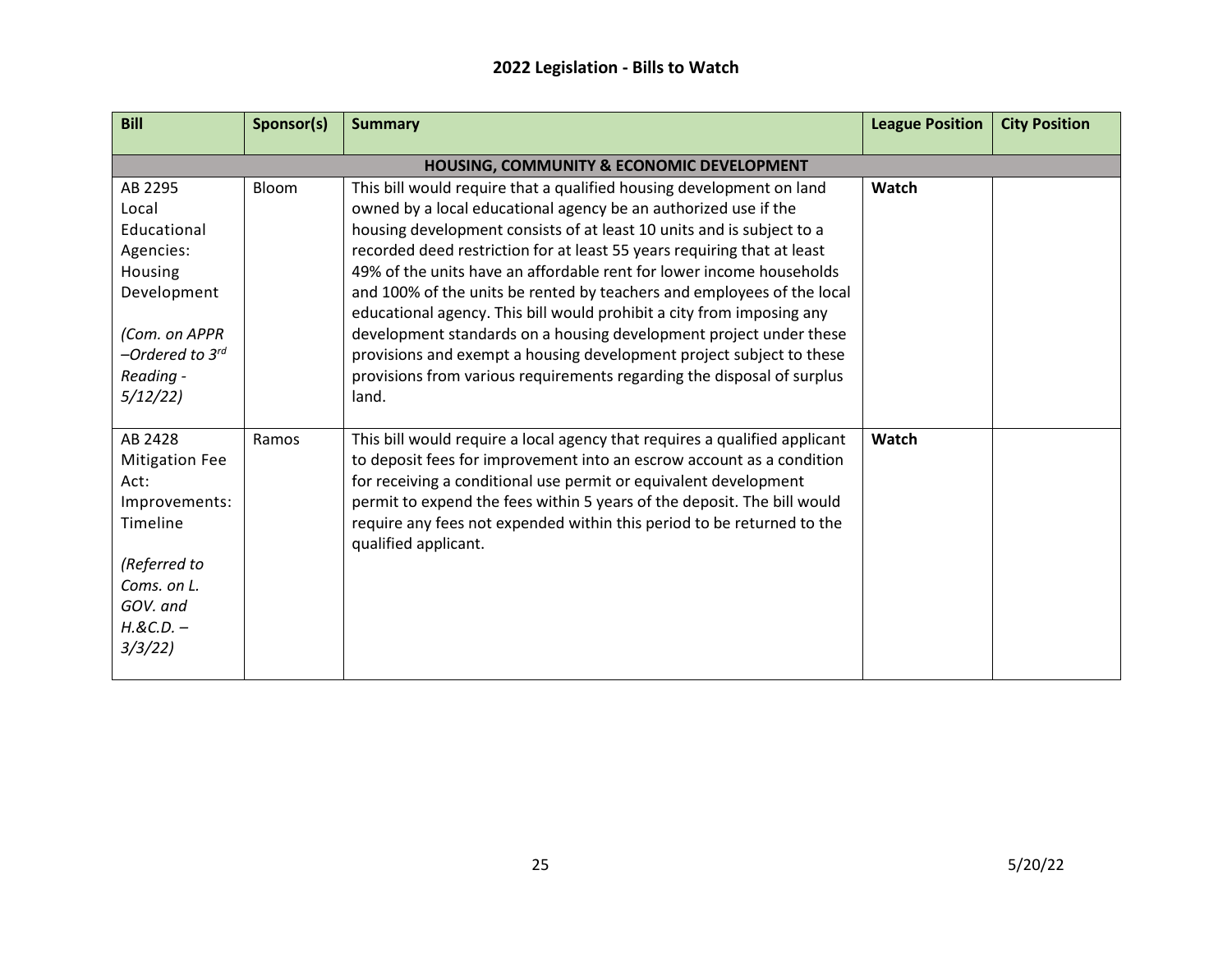| <b>Bill</b>                                                             | Sponsor(s)  | <b>Summary</b>                                                                                                                                                                                                                                                                   | <b>League Position</b> | <b>City Position</b> |
|-------------------------------------------------------------------------|-------------|----------------------------------------------------------------------------------------------------------------------------------------------------------------------------------------------------------------------------------------------------------------------------------|------------------------|----------------------|
|                                                                         |             | <b>HOUSING, COMMUNITY &amp; ECONOMIC DEVELOPMENT</b>                                                                                                                                                                                                                             |                        |                      |
| AB 2705<br>Very High Fire<br><b>Hazard Severity</b><br>Zones            | Quirk-Silva | This bill would prohibit a city from approving a permit that would result<br>in a new residential project being located within a high fire zone unless<br>the city finds that the residential development project will meet new<br>standards intended to address wildfire risks. | Watch                  |                      |
| (Com. on APPR<br>$-$ Ordered to 3 <sup>rd</sup><br>Reading -<br>5/19/22 |             |                                                                                                                                                                                                                                                                                  |                        |                      |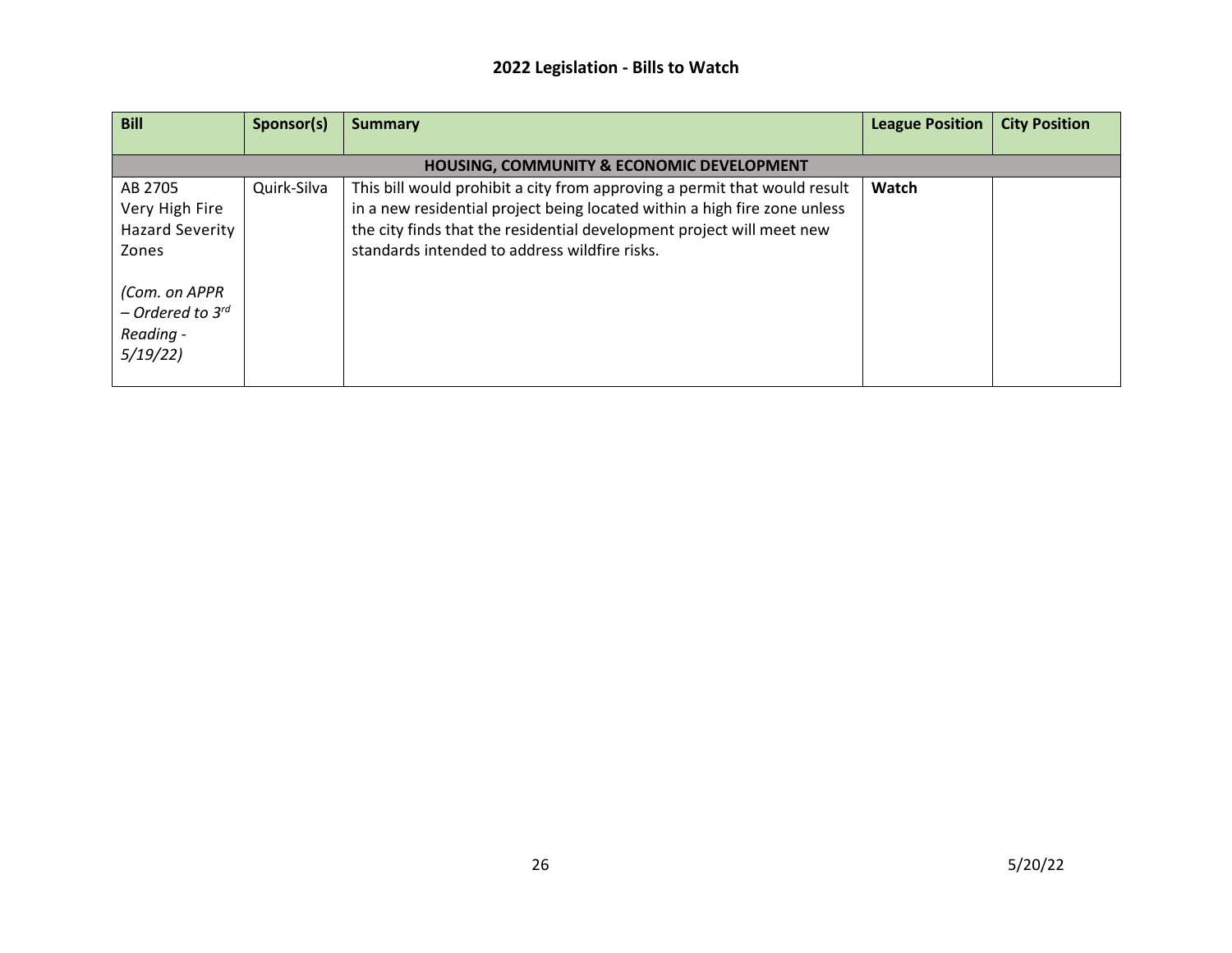| <b>Bill</b>                                                                                                                                                       | Sponsor(s)               | <b>Summary</b>                                                                                                                                                                                                                                                                                                                                                                                                                                                                                                                                                                                                                                                                                                                                                                                                                                                                                                                                                                                                                                                                                                          | <b>League Position</b>                                                              | <b>City Position</b> |  |  |  |  |
|-------------------------------------------------------------------------------------------------------------------------------------------------------------------|--------------------------|-------------------------------------------------------------------------------------------------------------------------------------------------------------------------------------------------------------------------------------------------------------------------------------------------------------------------------------------------------------------------------------------------------------------------------------------------------------------------------------------------------------------------------------------------------------------------------------------------------------------------------------------------------------------------------------------------------------------------------------------------------------------------------------------------------------------------------------------------------------------------------------------------------------------------------------------------------------------------------------------------------------------------------------------------------------------------------------------------------------------------|-------------------------------------------------------------------------------------|----------------------|--|--|--|--|
| HOUSING, COMMUNITY & ECONOMIC DEVELOPMENT                                                                                                                         |                          |                                                                                                                                                                                                                                                                                                                                                                                                                                                                                                                                                                                                                                                                                                                                                                                                                                                                                                                                                                                                                                                                                                                         |                                                                                     |                      |  |  |  |  |
| SB 1067 &<br>AB 2097<br>Development<br>Parking<br>Requirements<br>(SB 1067<br>Com. on APPR -<br>Amended &<br>Ordered to 2 <sup>nd</sup><br>$Reading -$<br>5/19/22 | Portantino<br>& Friedman | SB 1067: Would prohibit a city from imposing a minimum automobile<br>parking requirement on a housing development project that is located<br>within $\frac{1}{2}$ mile of public transit. The bill would also authorize a city to<br>impose or enforce minimum automobile parking requirements on a<br>housing development project IF the city demonstrates to the developer,<br>within 30 days of receipt of a completed application, that the<br>development would have a negative impact on the city's ability to meet<br>its share of housing needs or on existing residential or commercial<br>parking located within 1/2 mile of the housing development. The bill<br>would create an exception if the development either dedicates a<br>minimum of 20% of the total number of housing units to very low-, low,<br>or moderate -income households, students, the elderly, or persons with                                                                                                                                                                                                                         | <b>Oppose (SB</b><br>1067)<br><b>Oppose (AB</b><br>$2097$ ) – Letter<br><b>Sent</b> |                      |  |  |  |  |
| (AB 2097<br>Com. on APPR-<br>Amended &<br>Ordered to 3rd<br>$Reading -$<br>5/19/22                                                                                |                          | disabilities or contains fewer than 20 housing units.<br>AB 2097: Would prohibit a public agency from imposing a minimum<br>automobile parking requirement, or enforcing a minimum automobile<br>parking requirement on residential, commercial, or other development<br>if the development is located on a parcel that is within $\frac{1}{2}$ mile of public<br>transit. When a project provides parking voluntarily, the bill would<br>authorize a public agency to impose specified requirements on the<br>voluntary parking. The bill would prohibit these provisions from<br>reducing, eliminating, or precluding the enforcement of any<br>requirement imposed on a new multifamily or nonresidential<br>development to provide electric vehicle supply equipment installed<br>parking spaces or parking spaces that are accessible to persons with<br>disabilities. The bill would exempt certain commercial parking<br>requirements from these provisions if the requirements of the bill<br>conflict with an existing contractual agreement of the public agency<br>that was executed before January 1, 2023. |                                                                                     |                      |  |  |  |  |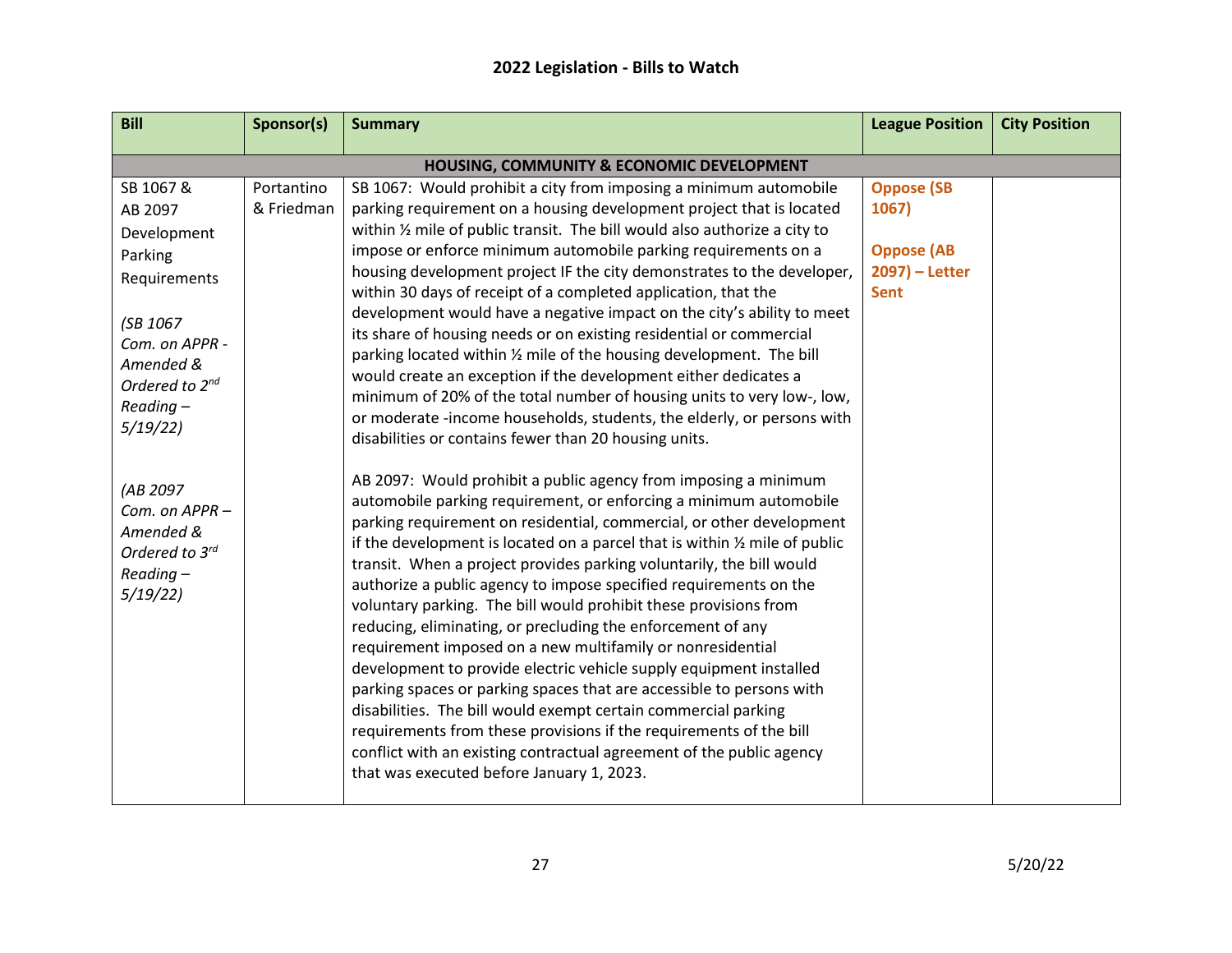| <b>Bill</b>                                                                                                                    | Sponsor(s) | <b>Summary</b>                                                                                                                                                                                                                                                                                                                                                                                                                                                                                                                                                                                                                                                                                                                                                                                                                                                                                                                                                                                                                                                                                                                                                                                                                                                                                                                                                                              | <b>League Position</b> | <b>City Position</b> |  |  |  |
|--------------------------------------------------------------------------------------------------------------------------------|------------|---------------------------------------------------------------------------------------------------------------------------------------------------------------------------------------------------------------------------------------------------------------------------------------------------------------------------------------------------------------------------------------------------------------------------------------------------------------------------------------------------------------------------------------------------------------------------------------------------------------------------------------------------------------------------------------------------------------------------------------------------------------------------------------------------------------------------------------------------------------------------------------------------------------------------------------------------------------------------------------------------------------------------------------------------------------------------------------------------------------------------------------------------------------------------------------------------------------------------------------------------------------------------------------------------------------------------------------------------------------------------------------------|------------------------|----------------------|--|--|--|
|                                                                                                                                |            | <b>HOUSING, COMMUNITY &amp; ECONOMIC DEVELOPMENT</b>                                                                                                                                                                                                                                                                                                                                                                                                                                                                                                                                                                                                                                                                                                                                                                                                                                                                                                                                                                                                                                                                                                                                                                                                                                                                                                                                        |                        |                      |  |  |  |
|                                                                                                                                |            |                                                                                                                                                                                                                                                                                                                                                                                                                                                                                                                                                                                                                                                                                                                                                                                                                                                                                                                                                                                                                                                                                                                                                                                                                                                                                                                                                                                             |                        |                      |  |  |  |
| SB 1369<br>Adaptive Reuse.<br>By Right<br>(Set for Hearing<br>$3/31/22$ .<br>Canceled at<br>Request of<br>$Author-$<br>3/28/22 | Wieckowski | The California Environmental Quality Act (CEQA) requires the<br>preparation and completion of an environmental impact report on a<br>project that may have a significant effect on the environment; or the<br>adoption of a negative declaration if the project will not have that<br>effect. CEQA does not apply to the approval of ministerial projects.<br>This bill would make an adaptive reuse project a use by right in all areas<br>regardless of zoning; define "adaptive reuse project" to mean any<br>commercial, public, industrial, or office building or structure that has<br>25-percent occupancy or less, which is converted into a housing<br>development project; and define "use by right" to mean that the city or<br>county's review of the adaptive reuse project may not require a<br>conditional use permit, planned unit development permit, or other<br>discretionary city or county review or approval that would constitute a<br>"project" for purposes of CEQA. This bill would also prohibit a city or<br>county from imposing various requirements on an adaptive reuse<br>project, including a requirement that the adaptive reuse project provide<br>more parking than the amount of on-site parking for the existing<br>building or structure. The bill would also provide that an adaptive reuse<br>project is subject to the California Building Code. | Watch                  |                      |  |  |  |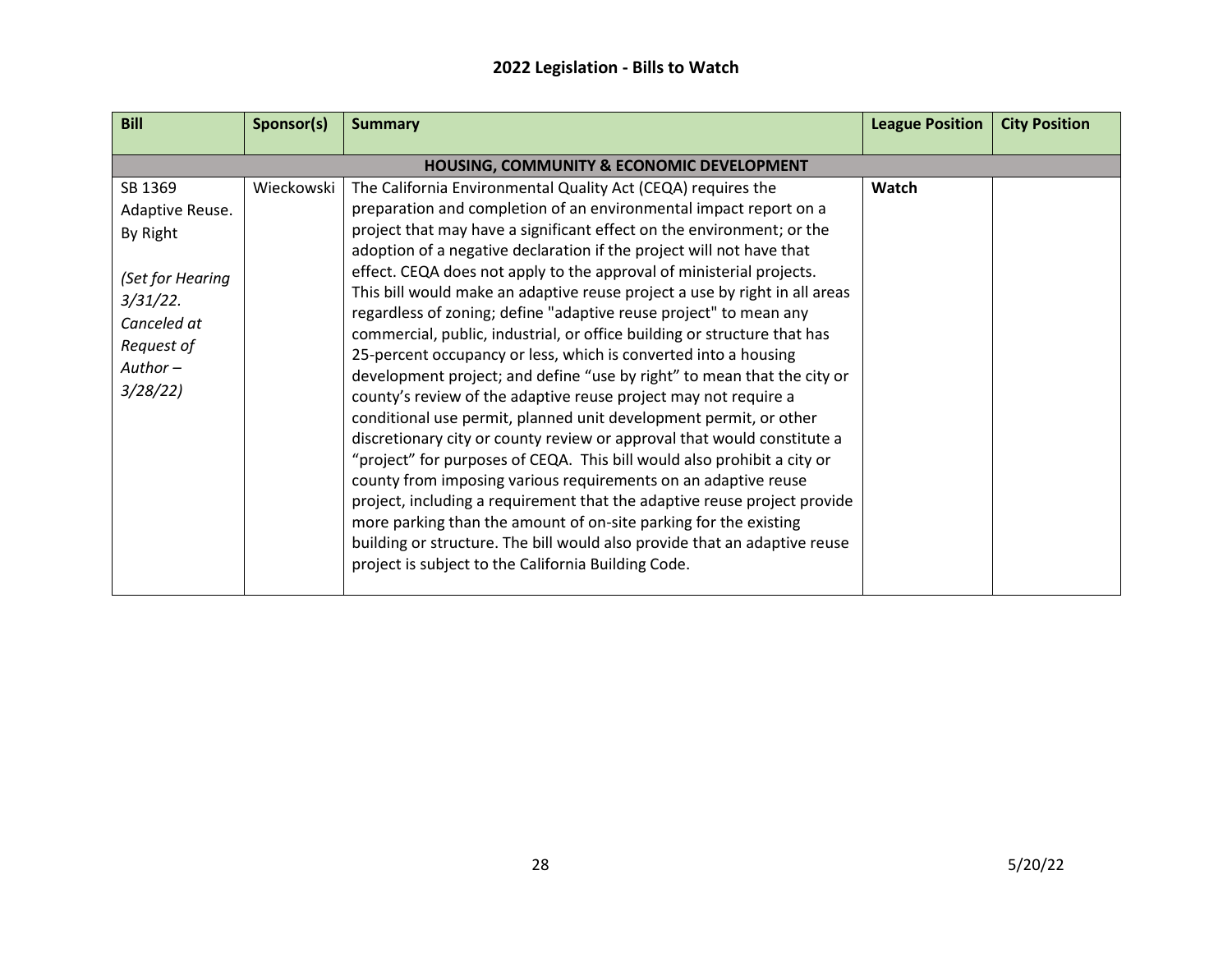| <b>Bill</b>                                                                                                                                                                                         | Sponsor(s) | <b>Summary</b>                                                                                                                                                                                                                                                                                                                                                                                                                                                                                                                                                                                                                                                                                                                                                                                                    | <b>League Position</b> | <b>City Position</b> |
|-----------------------------------------------------------------------------------------------------------------------------------------------------------------------------------------------------|------------|-------------------------------------------------------------------------------------------------------------------------------------------------------------------------------------------------------------------------------------------------------------------------------------------------------------------------------------------------------------------------------------------------------------------------------------------------------------------------------------------------------------------------------------------------------------------------------------------------------------------------------------------------------------------------------------------------------------------------------------------------------------------------------------------------------------------|------------------------|----------------------|
|                                                                                                                                                                                                     |            | <b>HOUSING, COMMUNITY &amp; ECONOMIC DEVELOPMENT</b>                                                                                                                                                                                                                                                                                                                                                                                                                                                                                                                                                                                                                                                                                                                                                              |                        |                      |
| SB 1466<br>Affordable<br>Housing:<br>Community<br>Development<br>Investment<br>Program<br>(Referral to<br>Com. on ED<br>rescinded due to<br>health concerns<br>related to<br>$COVID-19-$<br>3/10/22 | Stern      | This bill would establish the Affordable Housing and Community<br>Development Investment Program, administered by the Affordable<br>Housing and Community Development Investment Committee and<br>authorize a city, county, city and county, joint powers agency, enhanced<br>infrastructure financing district, affordable housing authority,<br>community revitalization and investment authority, transit village<br>development district, or a combination of those entities, to apply to the<br>Committee to participate in the program and would authorize the<br>Committee to approve or deny plans for projects meeting specific<br>criteria. The bill would also authorize certain local agencies to apply for<br>funding under the program and issue bonds to carry out a project under<br>the program. | Watch                  |                      |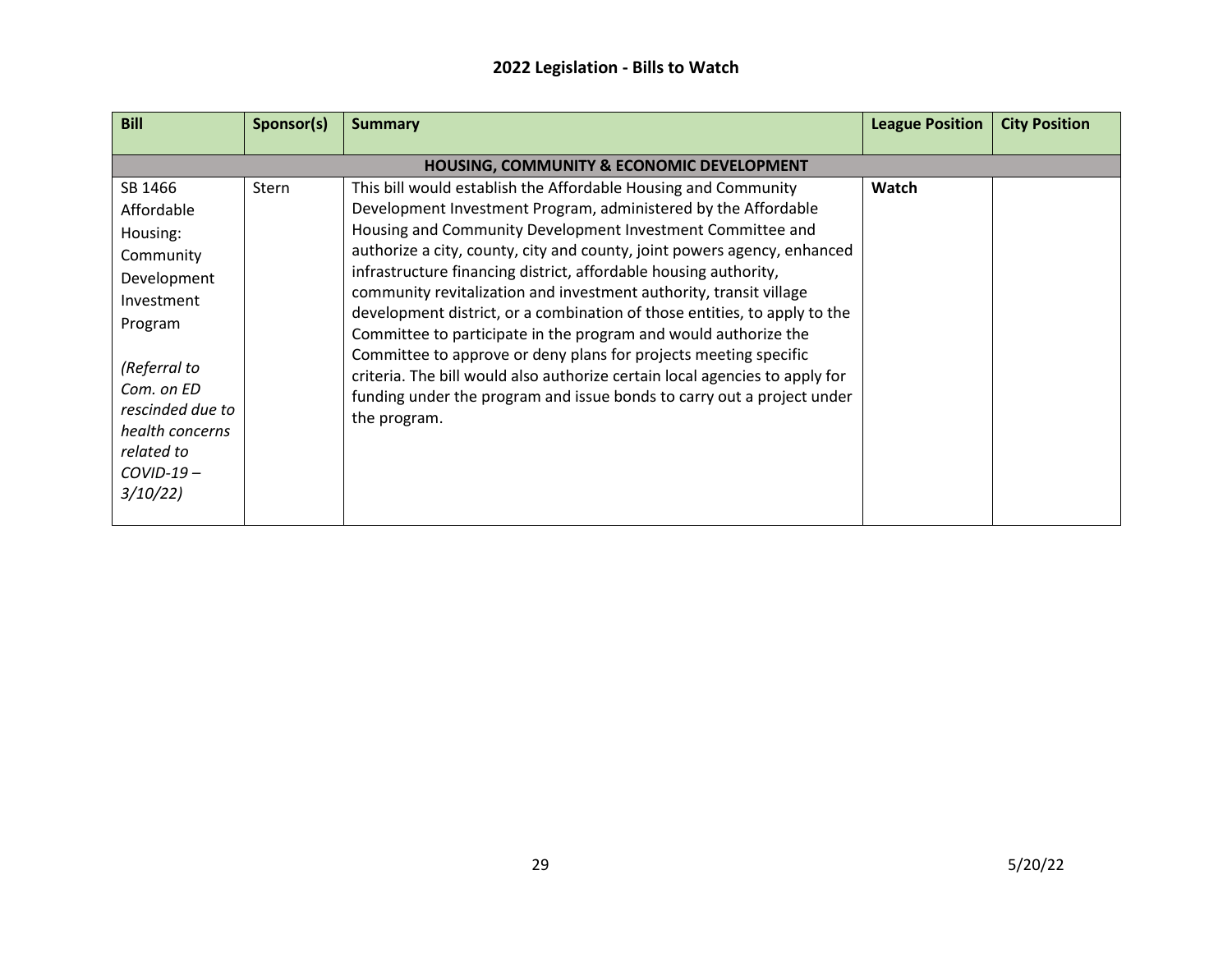| <b>Bill</b>                                                                                                                                       | Sponsor(s)           | <b>Summary</b>                                                                                                                                                                                                                                                                                                                                                                                                                                                                                                                                                                                                                                                                                                                                                      | <b>League Position</b> | <b>City Position</b> |  |  |  |  |
|---------------------------------------------------------------------------------------------------------------------------------------------------|----------------------|---------------------------------------------------------------------------------------------------------------------------------------------------------------------------------------------------------------------------------------------------------------------------------------------------------------------------------------------------------------------------------------------------------------------------------------------------------------------------------------------------------------------------------------------------------------------------------------------------------------------------------------------------------------------------------------------------------------------------------------------------------------------|------------------------|----------------------|--|--|--|--|
|                                                                                                                                                   | <b>PUBLIC SAFETY</b> |                                                                                                                                                                                                                                                                                                                                                                                                                                                                                                                                                                                                                                                                                                                                                                     |                        |                      |  |  |  |  |
| AB 2538<br><b>State Warning</b><br>Center. Wildfire<br>Smoke<br>Notification<br>(Com. on APPR –<br><b>Held Under</b><br>$Submission -$<br>5/19/22 | R. Rivas             | This bill would require the California Office of Emergency Services to<br>expand its California State Warning Center to include targeted alerts for<br>public health dangers, including smoke from wildfires.                                                                                                                                                                                                                                                                                                                                                                                                                                                                                                                                                       | Watch                  | Watch                |  |  |  |  |
| AB 2645<br>Integration of<br>Access and<br>Functional<br><b>Needs</b><br>(Com. on APPR -<br>Ordered to 3rd<br>$Reading -$<br>5/19/22              | Rodriguez            | This bill would require a county to integrate access and functional needs<br>into its emergency plan upon the next update to its emergency plan.<br>Specifically, this bill would require the plan to ensure that local<br>community resilience centers are prepared to serve as communitywide<br>assets during extreme heat events and other disasters, to designate<br>available locations that may be necessary to provide respite to<br>individuals during certain environmental emergencies, and to integrate<br>sheltering plans to account for specified state grant programs relating<br>to community resilience. The bill would require the plan to integrate<br>transportation and sheltering plans to account for local community<br>resilience centers. | Watch                  | Watch                |  |  |  |  |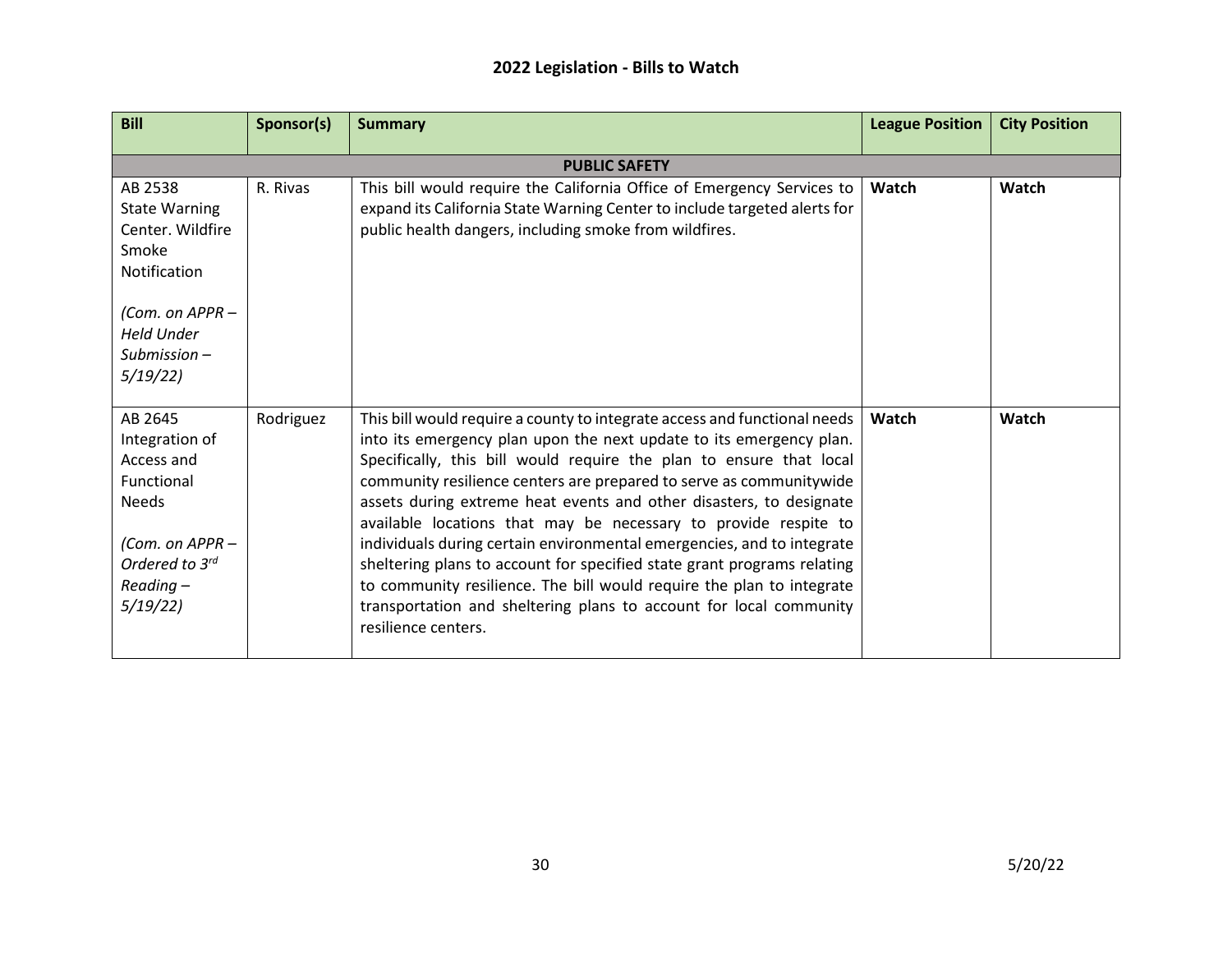| <b>Bill</b>                                                                                                                            | Sponsor(s)      | <b>Summary</b>                                                                                                                                                                                                                                                                                                                               | <b>League Position</b>        | <b>City Position</b> |  |  |  |
|----------------------------------------------------------------------------------------------------------------------------------------|-----------------|----------------------------------------------------------------------------------------------------------------------------------------------------------------------------------------------------------------------------------------------------------------------------------------------------------------------------------------------|-------------------------------|----------------------|--|--|--|
| <b>PUBLIC SAFETY</b>                                                                                                                   |                 |                                                                                                                                                                                                                                                                                                                                              |                               |                      |  |  |  |
| SB 1038<br>Law<br>Enforcement:<br>Facial<br>Recognition and<br><b>Other Biometric</b><br>Surveillance                                  | <b>Bradford</b> | Existing law, until January 1, 2023, prohibits a law enforcement agency<br>or law enforcement officer from installing, activating, or using any<br>biometric surveillance (face recognition) system in connection with an<br>officer camera or data collected by an officer camera.<br>This bill would extend these provisions indefinitely. | Oppose-<br><b>Letter Sent</b> | Watch                |  |  |  |
| (Com. on PUB. S.<br>- Ordered to 3rd<br>Reading -<br>3/16/22                                                                           |                 |                                                                                                                                                                                                                                                                                                                                              |                               |                      |  |  |  |
| SB 1186<br>Medicinal<br>Cannabis<br>Patients' Right<br>of Access Act<br>(Com. on APPR.<br>$-$ Ordered to $3rd$<br>Reading -<br>5/17/22 | Wiener          | Medical Cannabis Patients' Right of Access Act - this bill would prohibit<br>regulations that unreasonably restrict, among other things, the<br>operating hours, or the number of frequency of sales of medicinal<br>cannabis businesses.                                                                                                    | Oppose-<br><b>Letter Sent</b> | Watch                |  |  |  |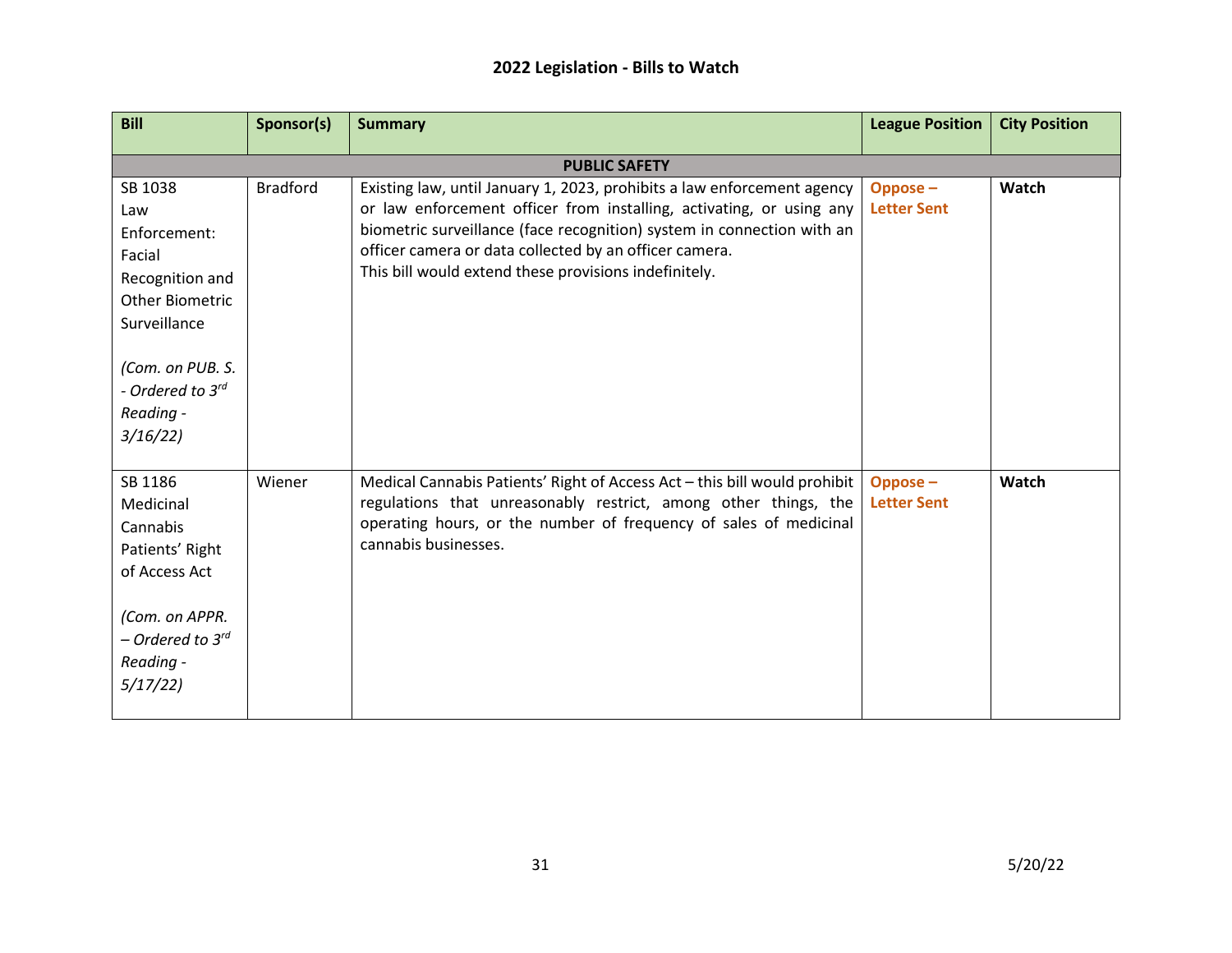| <b>Bill</b>       | Sponsor(s) | Summary                                                                   | <b>League Position</b> | <b>City Position</b> |
|-------------------|------------|---------------------------------------------------------------------------|------------------------|----------------------|
|                   |            |                                                                           |                        |                      |
|                   |            | <b>PUBLIC SAFETY</b>                                                      |                        |                      |
| SB 1326           | Caballero  | This bill would allow the cross jurisdictional import and export to other | Support-               | Watch                |
| Cannabis.         |            | states, of cannabis and cannabis products, by authorizing the Governor    | <b>Letter Sent</b>     |                      |
| Interstate        |            | to enter into an agreement to provide lawful interstate commerce.         |                        |                      |
| Agreements        |            |                                                                           |                        |                      |
|                   |            |                                                                           |                        |                      |
| (Com. on $APPR -$ |            |                                                                           |                        |                      |
| Ordered to 3rd    |            |                                                                           |                        |                      |
| Reading -         |            |                                                                           |                        |                      |
| 5/19/22           |            |                                                                           |                        |                      |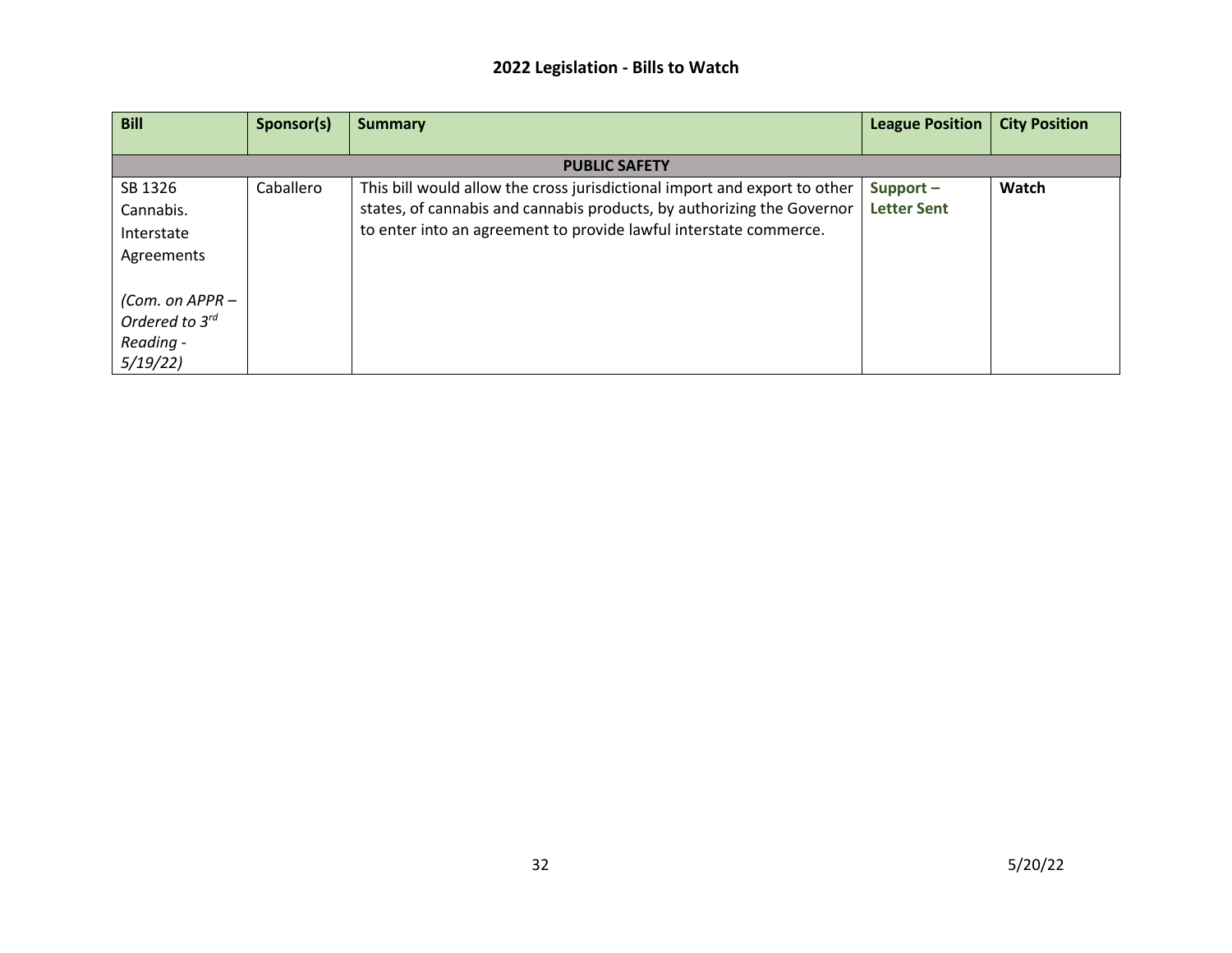| <b>Bill</b>                                                                                                                    | Sponsor(s) | <b>Summary</b>                                                                                                                                                                                                              | <b>League Position</b>                                 | <b>City Position</b> |  |  |  |
|--------------------------------------------------------------------------------------------------------------------------------|------------|-----------------------------------------------------------------------------------------------------------------------------------------------------------------------------------------------------------------------------|--------------------------------------------------------|----------------------|--|--|--|
| <b>REVENUE &amp; TAXATION</b>                                                                                                  |            |                                                                                                                                                                                                                             |                                                        |                      |  |  |  |
| AB 1702<br>COVID-19<br>Prevention &<br>Response<br>Goods<br>(Re-referred to<br>Com. on REV. &<br>$TAX - 3/23/22$               | Levine     | This bill would provide a sales and use tax exemption for face masks,<br>respirators, and at home COVID-19 test kits.                                                                                                       | <b>Oppose Unless</b><br>Amended-<br><b>Letter Sent</b> |                      |  |  |  |
| AB 1951<br>Manufacturing<br>Exemptions<br>(Com. on APPR<br>- Amended &<br>Ordered to 2 <sup>nd</sup><br>$Reading -$<br>5/19/22 | Grayson    | This bill would extend and expand the sales and use tax exemption for<br>manufacturing processing, refining, fabricating, and recycling until 2028<br>by making a full exemption for purchases not exceeding \$200,000,000. | <b>Concerns</b>                                        |                      |  |  |  |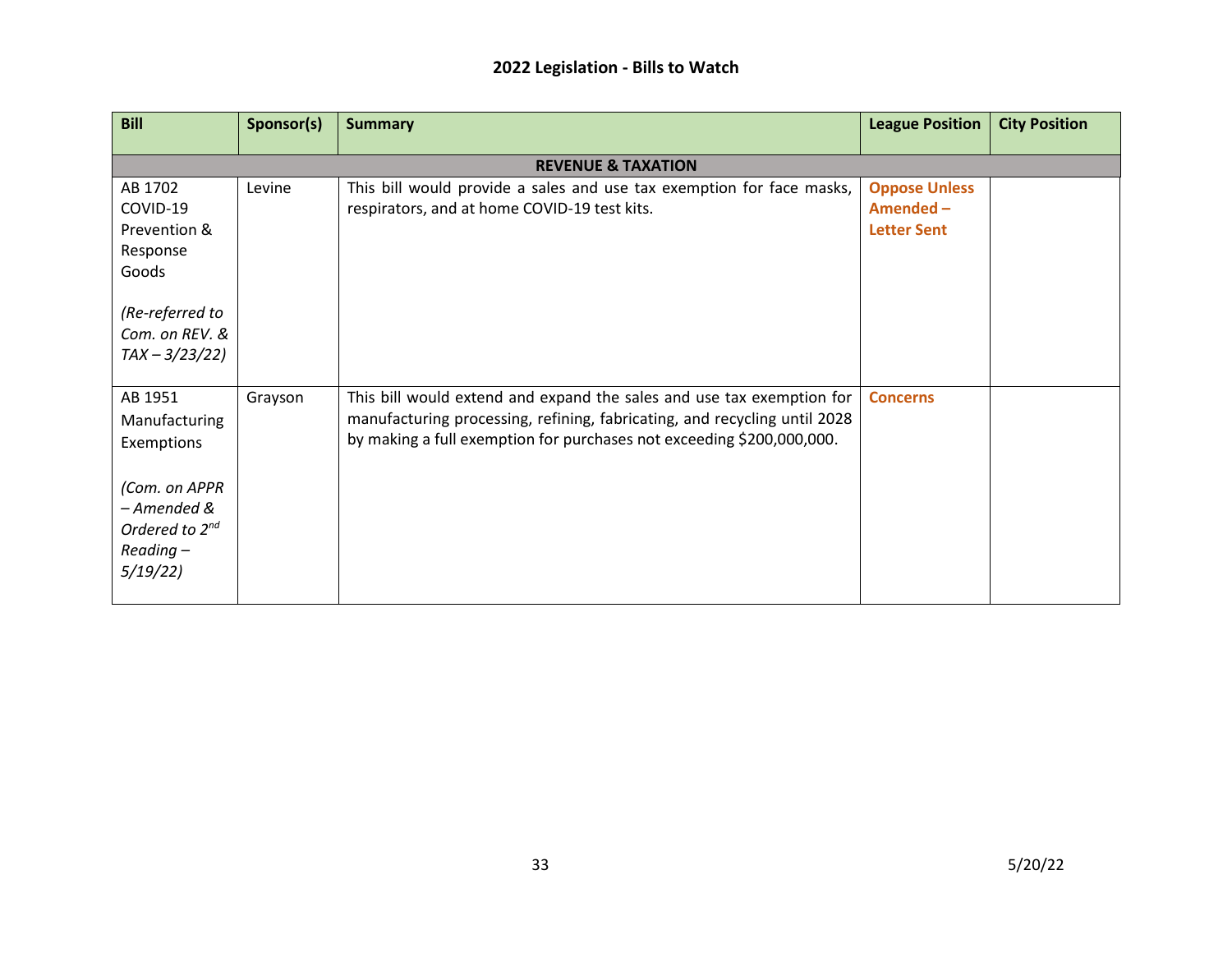| <b>Bill</b>                                                                                                       | Sponsor(s)                    | <b>Summary</b>                                                                                                                                                                                                                                                                                               | <b>League Position</b>        | <b>City Position</b> |  |  |  |  |
|-------------------------------------------------------------------------------------------------------------------|-------------------------------|--------------------------------------------------------------------------------------------------------------------------------------------------------------------------------------------------------------------------------------------------------------------------------------------------------------|-------------------------------|----------------------|--|--|--|--|
|                                                                                                                   | <b>REVENUE &amp; TAXATION</b> |                                                                                                                                                                                                                                                                                                              |                               |                      |  |  |  |  |
| AB 2328<br>Home<br>Experience<br>Sharing                                                                          | Flora                         | This bill would preempt explicit or implicit local prohibitions on "home<br>experience sharing units" and define a home sharing unit as non-<br>commercial property that is rented for no more than 18 continuous<br>hours.                                                                                  | Oppose-<br><b>Letter Sent</b> |                      |  |  |  |  |
| (Coms. on L.<br>GOV. & JUD. -<br>Hearing<br>Cancelled at<br>Request of<br>Author -<br>4/27/22                     |                               |                                                                                                                                                                                                                                                                                                              |                               |                      |  |  |  |  |
| AB 2622<br>Zero Emission<br><b>Bus Exemption</b><br>(Com. on APPR<br>- Ordered to<br>$3^{rd}$ Reading -<br>5/5/22 | Mullin                        | This bill would extend, until 2026, the sales and use tax exemption<br>provided to cities, counties, and transit agencies for zero emission transit<br>buses and require the Legislative Analyst's Office to submit a report to<br>the Legislature on the effectiveness of the tax exemption by May 1, 2024. | <b>Support</b>                |                      |  |  |  |  |